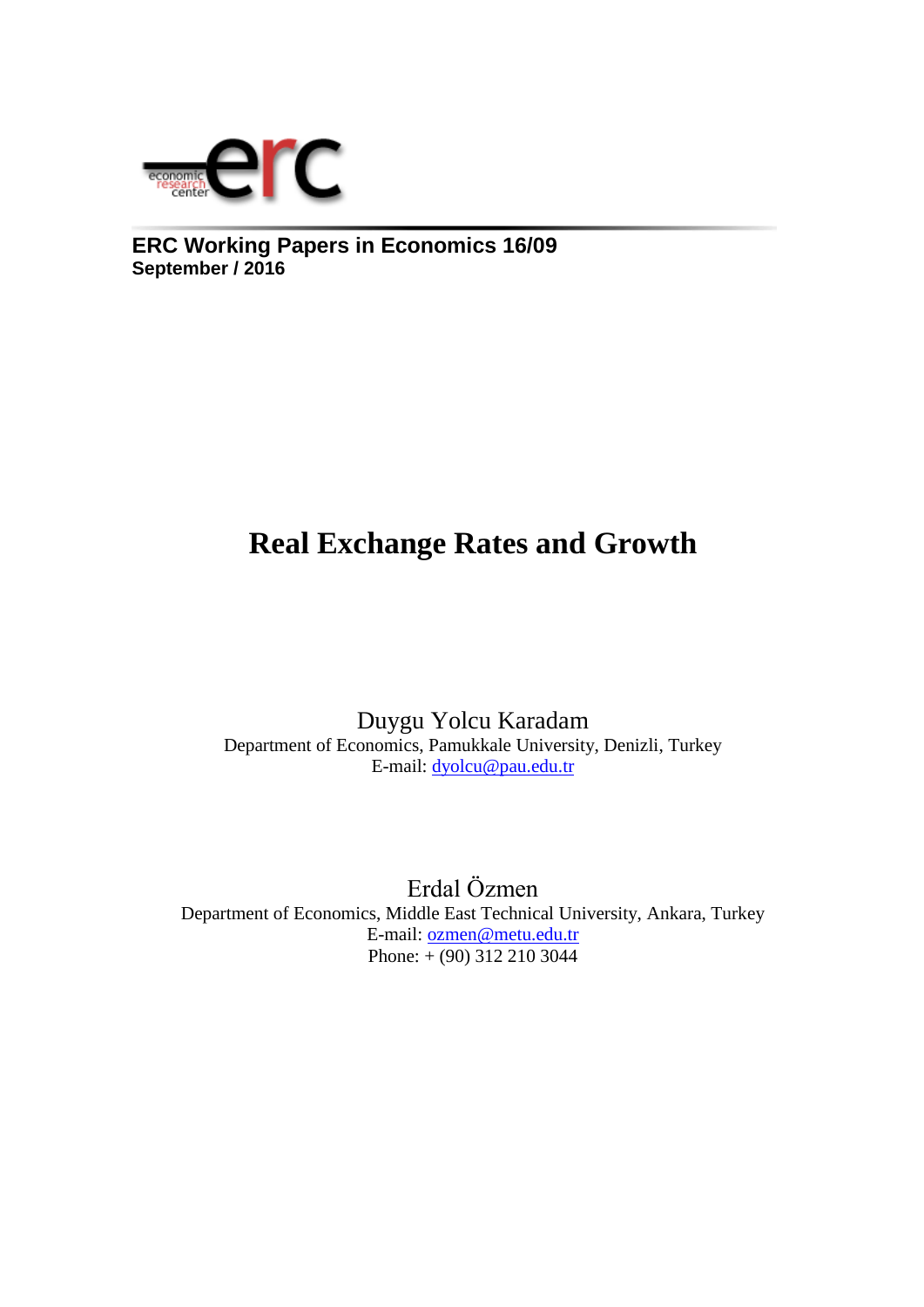### **REAL EXCHANGE RATES AND GROWTH**

Duygu Yolcu Karadam Pamukkale University, Department of Economics, Denizli, Turkey E-mail: dyolcu@pau.edu.tr

Erdal Özmen (Corresponding Author) Middle East Technical University, Department of Economics, Ankara, Turkey E-mail: ozmen@metu.edu.tr

### **ABSTRACT**

This paper empirically investigates the impact of real exchange rates (RER) on growth of a large number of advanced (AE) and developing economies (DE) by employing the recent non-stationary panel data estimation procedures to estimate conventional growth models augmented with global financial and monetary conditions variables. Our results suggest that, the expansionary depreciation findings for DE are often based on a misinterpretation of an error correction mechanism coefficient. We find that external variables representing global financial and monetary conditions are strongly significant in explaining growth in DE along with the conventional variables including trade openness, human capital, domestic savings. Our data support the view that RER depreciations are contractionary for DE with high external debt and expansionary for AE. Higher trade openness enhances the contractionary impact of RER depreciations in both AE and DE. These results are found to be robust for different RER and per capita real income measures.

**Key words:** Balance Sheets, Developing economies, Exchange rates, Growth, **JEL Classification:** F30, F41, F60, F65, O11.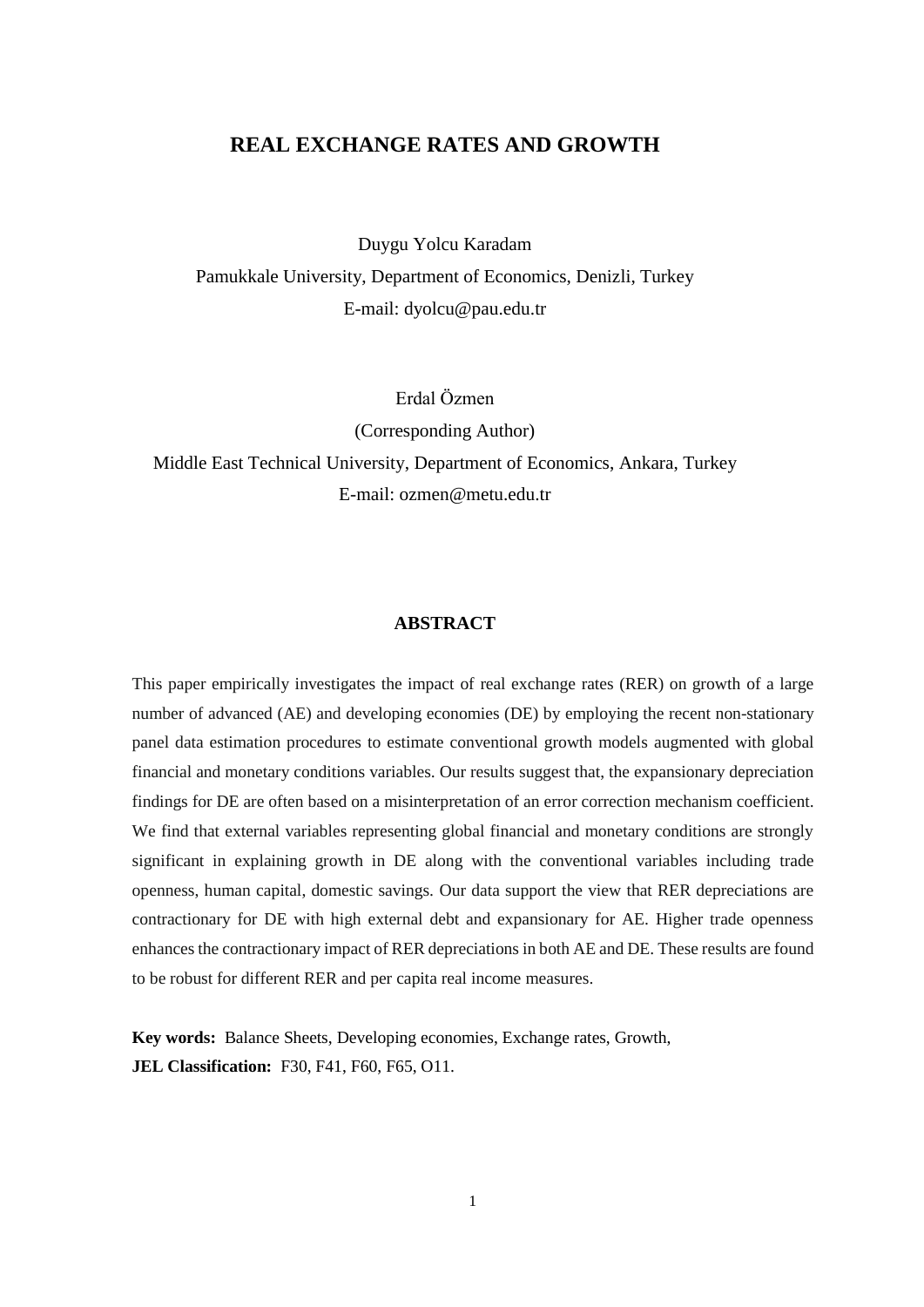### **I. INTRODUCTION**

In the conventional Mundell–Flemming framework, which maintains that the Marshall-Lerner conditions are satisfied, systematic depreciations of real effective exchange rates (RER) are expansionary as they increase the competitiveness of tradable sectors in export markets. The success of China and some other East Asian countries with high growth under undervalued RER has been taken as evidence for this postulation. According to Rodrik (2008), for instance, by increasing the profitability of tradable sectors which suffers disproportionately from the institutional weaknesses and market failures, systematic RER undervaluations facilitate economic growth in developing economies (DE).

RER depreciations, according to Levy-Yeyati *et al.* (2013), are expansionary not through the "mercantalist" trade competitiveness channel but, instead, through higher domestic savings. In the absence of external vulnerabilities, the higher savings impact of depreciations is consistent with Diaz-Alejandro (1965) suggesting that RER depreciations lead to income transfer from labour to capital and thus to higher savings through this regressive income distribution.

The "mercantilist view" or the savings channel both advocating expansionary RER depreciations, however, do not consider the impacts of RER depreciation on high foreign currency (FX) external debt of country or the net financial positions of firms with high liability dollarization (LD). In this context, another strand of the literature, following the balance sheet (BS) channel (see, among others, Krugman, 1999; Calvo *et al*., 2004), often finds that RER depreciations are contractionary in developing economies (DE) due to mainly the presence of high LD. Under high LD and high external FX debt, currency mismatches between assets and liabilities, lead to deterioration of the financial position and net worth of the economy in the face of real depreciations.

The BS literature provides a strong rationale for contractionary RER depreciations. However, to the best of our knowledge, there is only a very limited number of studies empirically investigating the relationship between RER and growth explicitly taking into account the vulnerabilities of the BSs of economies. Furthermore, the empirical growth literature often ignores integration and cointegration properties of variables (Eberhardt and Teal, 2011) and estimates unbalanced equations including I(1) and I(0) variables. This paper also argues that, "undervaluation" variable coefficient in some studies following Rodrik (2008), indeed, represents an error correction mechanism instead of supporting the contractionary devaluations postulation. Growth of DE is often determined by not only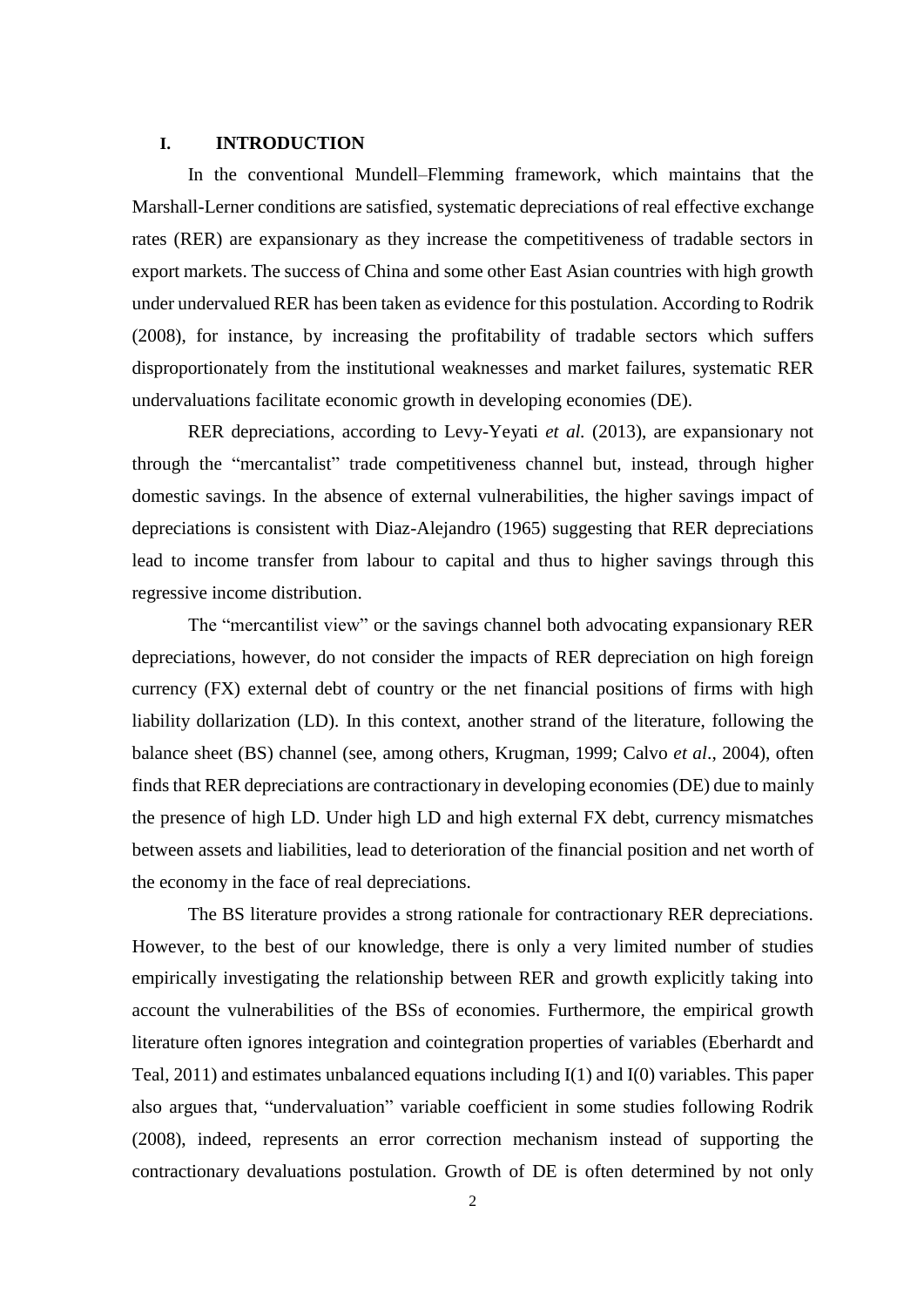domestic fundamentals, but also global financial and monetary conditions. The conventional growth literature, however, often does not consider such variables. This paper attempts to fill these important gaps in the literature also by employing the recent panel data estimation procedures.

The plan for the rest of the paper is as follows. Section II presents a brief literature review. Section III is devoted to presentation of our empirical results. In Section III.1, we attempt to replicate the results by Rodrik (2008) and the following studies. The main finding of this section, based on simple panel autoregressive distributed lag (PARDL) and PARDL mean group (PARDL-MG) models, is that the results supporting contractionary devaluations in DE should be interpreted with an extreme caution, as they may be, indeed, representing an adjustment to deviations from cointegration between real exchange rates and per capita real output.

Global financial and monetary conditions are often found to be amongst the important determinants of growth in DE (Kose *et al.,* 2012; Erdem and Özmen, 2015). Section III.2, considers a conventional growth model augmented with external financial and monetary conditions variables. In the context of the BS literature, this section also considers the impact of external debt and its interaction with RER on growth in DE. Considering the potential endogeneity of the domestic explanatory variables for the long-run evolution of growth, we estimate the growth models by employing fully modified OLS (FM-OLS) procedure which takes into account the potential heterogeneity in the long-run relationships along with endogeneity and serial correlation. Finally, Section IV concludes.

### **II. REAL EXCHANGE RATES AND GROWTH: A BRIEF REVIEW OF THE LITERATURE**

Under the conventional Mundell–Fleming framework and the Marshall-Lerner conditions, RER depreciations are expansionary as they increase the competitiveness of tradable sectors in export markets. According to this "neo-mercantilist" mechanism (Levy-Yeyati, *et al*., 2013), systematically under-valued domestic currency shifts domestic production from nontraded to traded goods which have a higher total factor productivity. According to Rodrik (2008), for instance, by increasing the profitability of the tradable sector, undervaluation of the real exchange rate facilitates economic growth in DE. The success of some East Asian countries with high growth under undervalued RER has been taken as evidence supporting the expansionary undervaluation postulations. The neo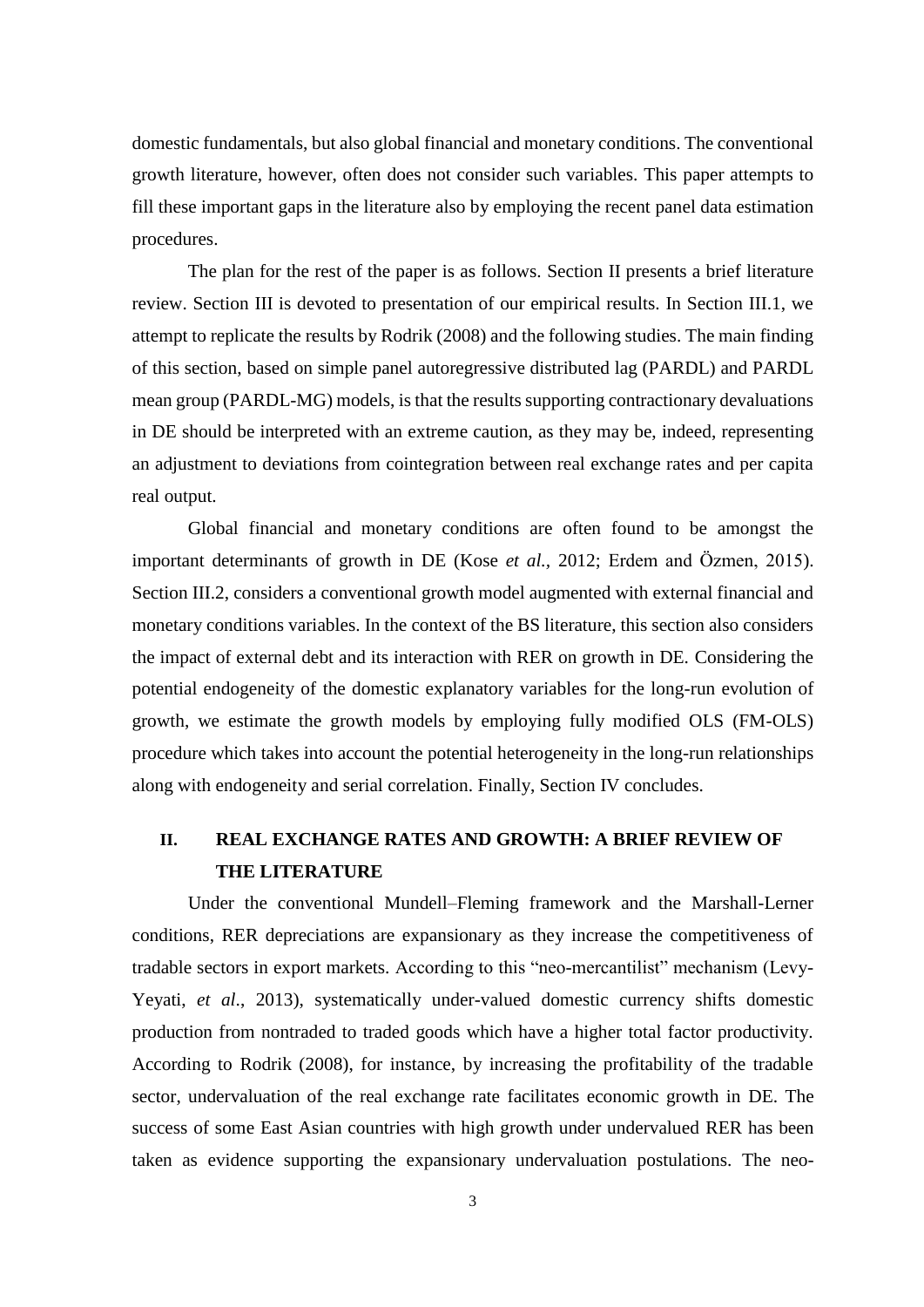mercantalist literature, however, provides no monetary policy rule or transmission mechanism to maintain a sustained undervalued RER under flexible exchange regimes and inflation targeting.

Diaz-Alejandro (1965) suggests that RER depreciations causes income transfer from labour to capital and this regressive income distribution leads to higher domestic savings and lower growth. The higher savings impact of RER depreciations, on the other and, provide also a starting point for the recent expansionary devaluations arguments. RER depreciations, according to Gluzmann *et al*. (2012) and Levy-Yeyati *et al*. (2013) are expansionary not through the mercantalist trade competitiveness channel but, instead, through higher domestic savings. Accordingly, real devaluations relax the binding borrowing constraints of firms by means of saving channel. Eichengreen (2008), in the same vein, argues that both the competitiveness and savings (due to higher growth) are important determinants of expansionary RER depreciations.

The recent evidence on the impact of RER on growth is mixed. The results by Rodrik (2008), Di Nino *et al.* (2011), Gluzmann *et al*. (2012) and Levy-Yeyati *et al*. (2013) all provide empirical support for the expansionary RER depreciation postulation for DE. In all these studies, RER are "corrected" for the Balassa-Samuelson effect. Bussiere *et al.* (2015), using a propensity score matching procedure, finds that RER appreciations associated with higher productivity have a larger impact on growth than those associated with capital inflows. RER appreciations, *per se*, are found to be contractionary. Montiel and Serven (2008), on the other hand, argues that there is only weak analytical or empirical support for the argument that systematic RER depreciations promote increased domestic saving and consequently higher domestic capital accumulation and growth. Ahmed *et al*. (2002) finds that devaluations tend to be expansionary in AE whilst contractionary in DE. Nouira and Sekkat (2012) reports that they do not find any convincing support for the expansionary undervaluation postulation. According to Couharde and Sallenave (2013), high RER depreciations (misalignments) enhance growth, but in the presence of original sin (Eichengreen *et al.*, 2003), DE cannot solely base their growth strategies on this finding alone.

An important consequence of the expansionary RER depreciations is the "fear of appreciation" in DE (Levy-Yeyati *et al*., 2013). This clearly contradicts with the "fear of floating" argument by Calvo and Reinhart (2002). The presence of pervasive liability dollarisation (LD) is the basic reason of "fear of floating" in DE. High level of LD and FX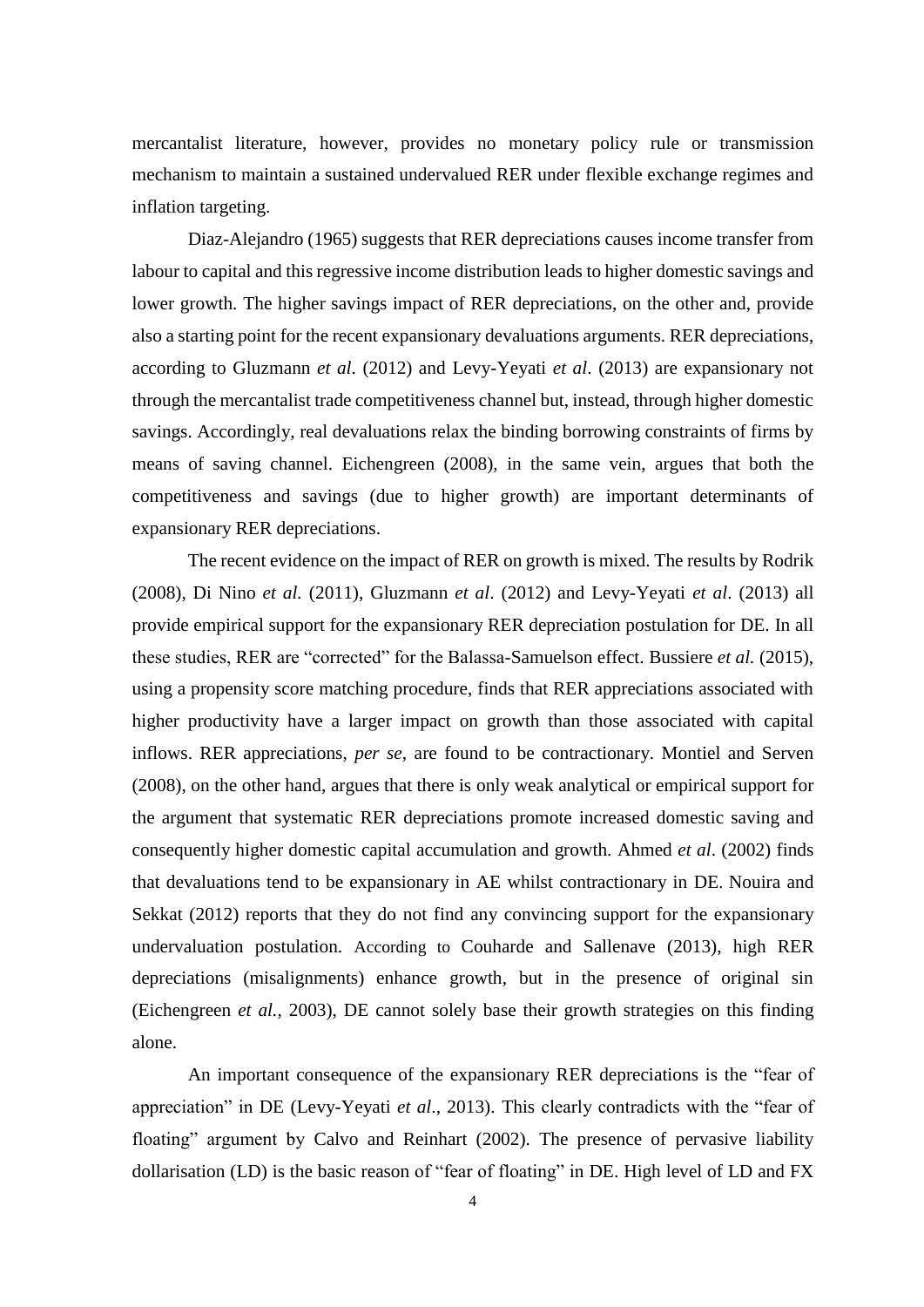debt, indeed provides the basic starting point of contractionary RER depreciations argument in the context of the balance sheet (BS) literature (Krugman, 1999; Calvo *et al.*, 2004; and Frankel, 2005). The contractionary RER depreciations due to high FX debt, which is closely related with LD, was indeed clearly identified much earlier by Diaz-Alejandro  $(1965)^{1}$ .

The BS literature argues that the real decisions of economic agents, basically firms, depend crucially on their financial positions. Financial positions of economic agents, in turn, may not be invariant to the currency composition of their balance sheets (BS) and elasticity of their net income to RER. The presence of LD and high FX debt can make BS of economic agents to be vulnerable to RER depreciations through currency and maturity mismatches. For firms, for instance, the consequent deterioration of borrowing capacity leads to a decrease in their investment and production. The overall impact of RER changes is an empirical issue and critically depends on sector/country characteristics such as their import dependence of production, FX external debt along with currency composition of BS.

The literature survey by Frankel (2011) suggests that weak BS due to LD leads to not only contractionary devaluation, but also currency crises. The results by Cespedes *et al.* (2003) suggest that, negative BS effects dominate competitiveness effect when financial markets are less developed, the ratio of total debt to net worth is high and the share of FX debt in total debt is high. Céspedes (2005) finds that the interaction of large real devaluation and external debt has a significant negative effect on output. Ahmed *et al*. (2002) find that contractionary devaluations are often the case for DE. The results of the firm level studies for six Latin American countries, as summarized by Galindo *et al*. (2003), suggest that high LD often reverses the conventional expansionary competitiveness effect of devaluations on investment. Kesriyeli *et al.* (2011) reports that RER depreciations are contractionary for nonfinancial sectors of Turkey. Using different dollarization measures, for a panel data sample of 57 countries, Bebczuk *et al*. (2006) finds that when external dollarization or debt exceeds a certain level, contractionary effect of devaluation dominates the expansionary trade competitiveness effect.

<sup>&</sup>lt;sup>1</sup> Obstfeld (2004, p. 42) cites Diaz-Alejandro (1965, p. 31) "Devaluation may produce another type of wealth effect when some groups of the country have debts to foreigners expressed in terms of foreign currencies. A devaluation will then increase the value of the debt expressed in domestic currencies and will exert a depressing influence on the expenditures of these groups, especially when the domestic prices they receive for the sale of their products or services do not increase proportionally with the devaluation. When a country has a net foreign debt, this effect will make more likely an improvement in the trade balance and a drop in output following devaluation, especially when the debt is held by the private sector and is concentrated in short-term maturities".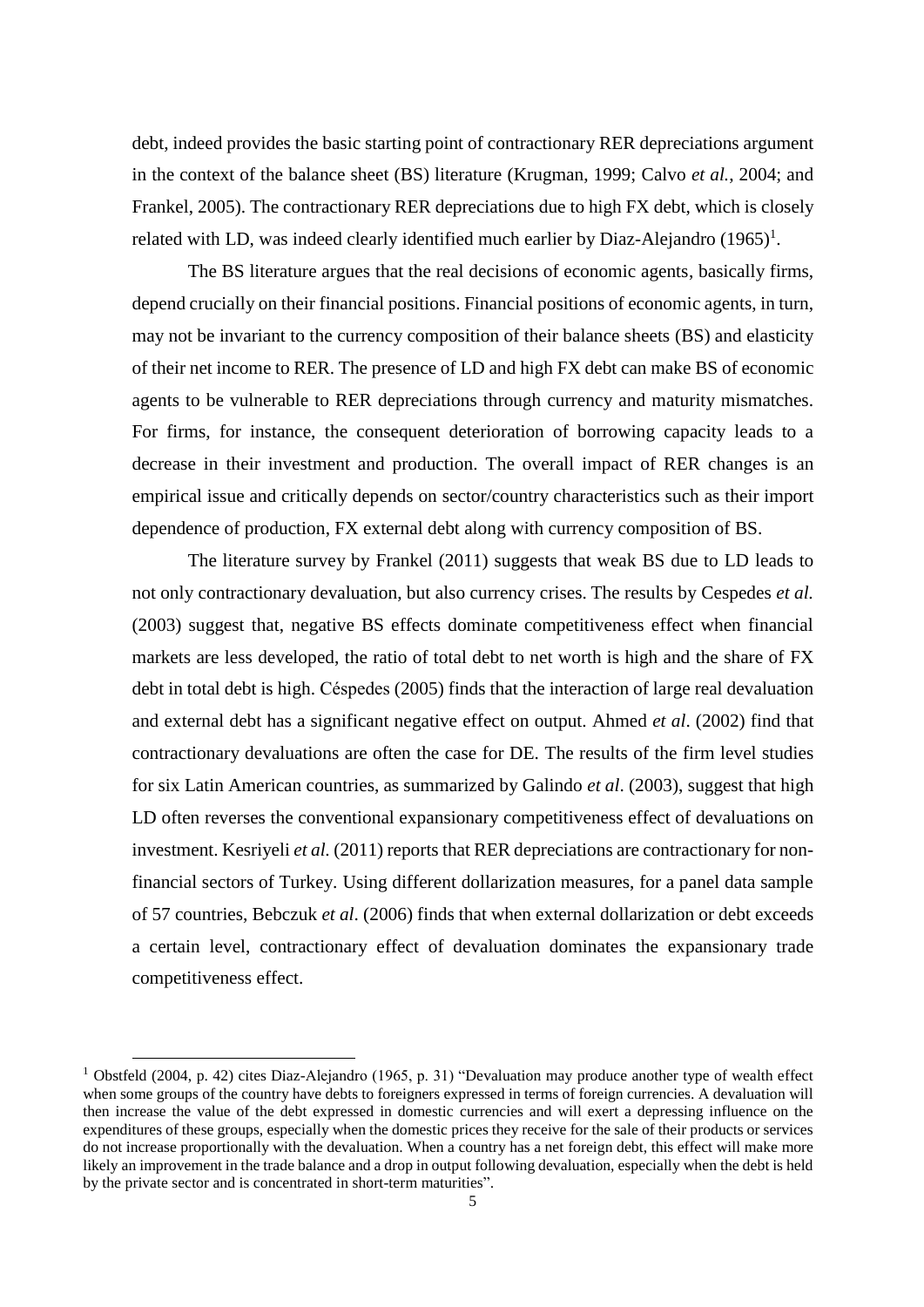## **III. REAL EXCHANGE RATES AND GROWTH: EMPIRICAL RESULTS**  *III.1. Expansionary Depreciation or an Error Correction Mechanism?*

To investigate the relationship between real exchange rates and growth, we first consider the baseline model<sup>2</sup> of Rodrik (2008):

 $\Delta y_{it} = a_0 + a_1 UNDERVAL_{it} + u_{it}$  (1)

where UNDERVAL are the residuals from the estimation of:  $r = b_0 + b_1 v_{it} + v_{it}$  (2)

In Eq. (1),  $y = ln(RGDP)$ ,  $RGDP = per$  capita real GDP at constant 2010 USD, reer  $=$ ln(RER), RER = real effective US\$ exchange rate. We first use the real exchange rate index of the International Monetary Fund (IMF),  $RER^{IMF}$ . For robustness check we consider also the "price level of GDP" data by Penn World Tables (PWT) version 9.0 and define RER<sup>PWT</sup><sub>it</sub> as  $PPP_{it}/XR_{it}$  where  $XR$  is the nominal exchange rate and PPP is the purchasing power parity conversion factor. Consequently, an increase in RERPWT means real appreciation. Rodrik (2008), and Gluzmann *et al.* (2012) defines  $RER^{PWT}$ <sub>it</sub> as  $XR_{it}/PPP_{it}$  and thus an increase in RERPWT means real depreciation. Our unbalanced panel data contain 25 AE and 66 DE for the annual period of 1980-2014. The choice of countries is determined by data availability. Tables A1 and A2 of the Appendix present the data sources and the full list of countries, respectively.

According to Rodrik (2008), UNDERVAL is the RER "corrected" for the Balassa-Samuelson postulation suggesting that higher productivity causes appreciation<sup>3</sup>. A similar procedure is employed also by some other studies supporting expansionary depreciations, including Di Nino *et al.* (2011), Levy-Yeyati *et al*. (2013) and Gluzmann *et al*. (2012). Following Rodrik (2008), we estimate (1) and (2) by employing panel fixed effects procedure.

Consistent with the findings of Rodrik (2008), the estimation of (2) yielded the slope coefficient estimates as 0.38 for rer<sup>PWT</sup> and 0.22 for rer<sup>IMF</sup> with highly significant t-statistics. Rodrik (2008) interprets such result as supporting the Balassa-Samuelson postulation. The

<sup>&</sup>lt;sup>2</sup> Rodrik (2008) uses 5-year averages and includes also an initial income variable. Following Pedroni (2007), we do not include an initial income variable in cointegrating equations. However, our results from these equations are consistent with the findings of Rodrik (2008).

<sup>&</sup>lt;sup>3</sup> This procedure, however, may be subject to serious empirical modelling issues as convincingly argued by Woodford (2008).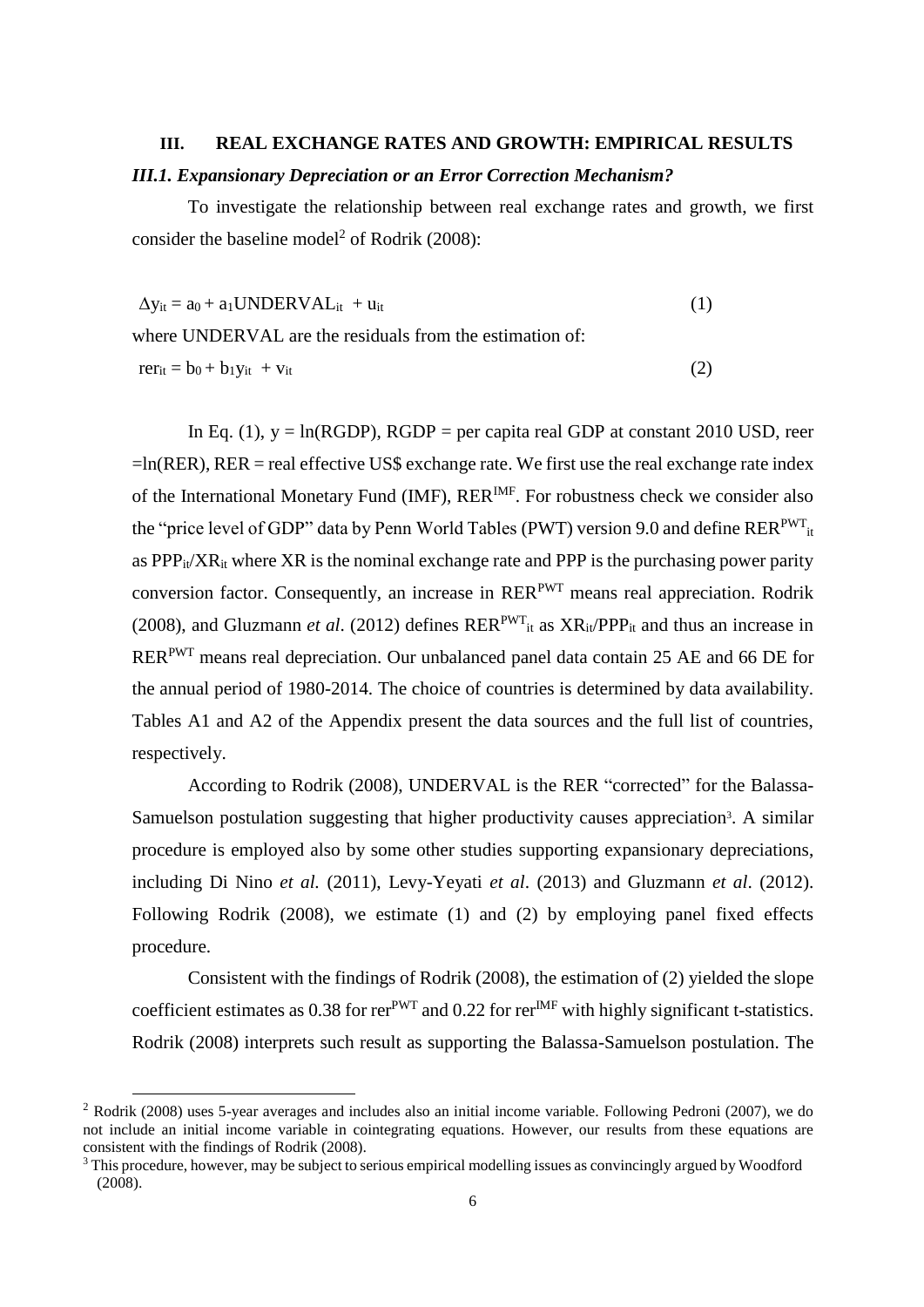results of the Levin *et al.* (2002) panel unit root tests (the lag lengths chosen as 3 by Akaike Information criterion, AIC) yielded -6.26 for rer<sup>PWT</sup> and -6.48 for rer<sup>IMF</sup> strongly suggesting the stationarity of the equation residuals. Considering the finding that the variables are integrated of order one (I(1), see Table 3, below), this result, suggests the presence of a longrun equilibrium relationship (cointegration) between real exchange rates and per capita real  $GDP<sup>4</sup>$ .

Table 1 presents the results from the estimation of equation (1) for the whole sample of countries. The results appear to support the Rodrik (2008) finding that real depreciations are expansionary for both measures of real exchange rates. Table 1 contains also the estimation of equation (1) using UNDERVAL $_{it-1}$  instead of<sup>5</sup> UNDERVAL $_{it}$ . The results remain essentially the same both for  $\text{rer}^{\text{IMF}}$  and  $\text{rer}^{\text{PWT}}$ .

Given that rer<sub>it</sub> and  $y_{it}$  are cointegrated, the UNDERVAL<sub>it</sub> variable (residuals from the regression of rerit on yit) may, indeed, be representing deviations from long-run equilibrium. As already noted, UNDERVAL is a stationary combination of two I(1) variables, rer<sub>it</sub> and  $y_{it}$ . Consequently, the UNDERVAL<sub>it-1</sub> coefficient  $(c_1)$  in:

$$
\Delta y_{it} = c_0 + c_1 UNDERVAL_{it-1} + e_{it}
$$
\n(3)

may, indeed, be representing the adjustment coefficient in an error correction mechanism (EC) set up, rather than a real exchange rate impact. Therefore, the negative UNDERVALit-<sup>1</sup> coefficients in equations (1.3) and (1.4) may better be interpreted as suggesting real income adjusting to deviations from long-run equilibrium rather than supporting the expansionary real depreciation postulation.

<sup>&</sup>lt;sup>4</sup> The Pedroni (2004) residual-based panel cointegration test (panel Phillips-Perron statistics estimated with lag length 3) yielded -18.0 for  $y_{it}$  and rer<sub>it</sub><sup>PWT</sup>, -29.2 for  $y_{it}$  and rer<sub>it</sub><sup>MF</sup>. This provides a further support for the presence of cointegration between the variables.

<sup>5</sup> Gluzmann *et al*. (2012) also uses the lagged values of the UNDERVAL variable to estimate (2).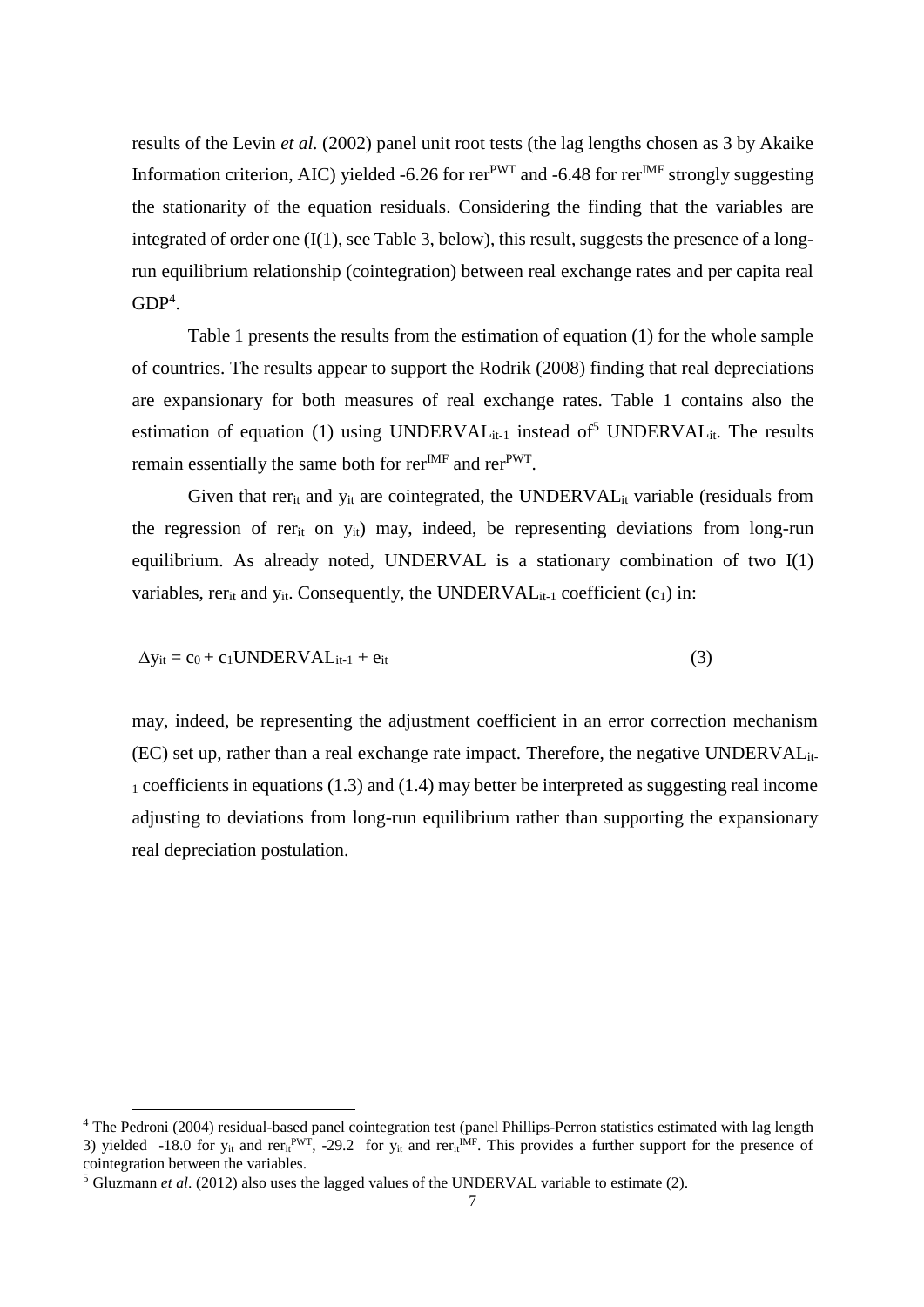| Table 1. "Undervaluation", Growth and Error Correction Mechanism                                          |                                                 |                                          |                                      |                                          |                                          |                                          |
|-----------------------------------------------------------------------------------------------------------|-------------------------------------------------|------------------------------------------|--------------------------------------|------------------------------------------|------------------------------------------|------------------------------------------|
|                                                                                                           | Real Exchange Rate Measure                      |                                          |                                      |                                          |                                          |                                          |
|                                                                                                           |                                                 |                                          |                                      |                                          |                                          |                                          |
|                                                                                                           | $\overline{\text{rer}}^{\overline{\text{PWT}}}$ | $\mathrm{rer}^{\overline{\mathrm{IMF}}}$ | $\overline{\text{rer}^{\text{PWT}}}$ | $\mathrm{rer}^{\overline{\mathrm{IMF}}}$ | $\mathrm{rer}^{\overline{\mathrm{PWT}}}$ | $\mathrm{rer}^{\overline{\mathrm{IMF}}}$ |
| <b>Equation</b>                                                                                           | 1.1                                             | 1.2                                      | 1.3                                  | 1.4                                      | 1.5                                      | 1.6                                      |
| intercept                                                                                                 | $0.018**$                                       | $0.018**$                                | $0.018**$                            | $-0.018**$                               | $0.016**$                                | $0.014**$                                |
|                                                                                                           | (0.001)                                         | (0.001)                                  | (0.001)                              | (0.001)                                  | (0.001)                                  | (0.001)                                  |
| <b>UNDERVAL</b> it                                                                                        | $-0.013**$                                      | $-0.016**$                               |                                      |                                          |                                          |                                          |
|                                                                                                           | (0.005)                                         | (0.004)                                  |                                      |                                          |                                          |                                          |
| UNDERVAL $_{it-1}$                                                                                        |                                                 |                                          | $-0.017**$                           | $-0.019**$                               | $-0.017**$                               | $-0.016**$                               |
|                                                                                                           |                                                 |                                          | (0.003)                              | (0.004)                                  | (0.003)                                  | (0.003)                                  |
| $\Delta \text{rer}_{it-1}$                                                                                |                                                 |                                          |                                      |                                          | $-0.007$                                 | $-0.002$                                 |
|                                                                                                           |                                                 |                                          |                                      |                                          | (0.006)                                  | (0.006)                                  |
| $\Delta$ <i>y</i> <sub>it-1</sub>                                                                         |                                                 |                                          |                                      |                                          | 0.256                                    | 0.223                                    |
|                                                                                                           |                                                 |                                          |                                      |                                          | $(0.018)$ **                             | $(0.019)$ **                             |
| <b>Diagnostics</b>                                                                                        | $N=91$ ,                                        | $N=91$ ,                                 | $N = 91$ ,                           | $N=91$ ,                                 | $N=91$ ,                                 | $N = 91$ ,                               |
|                                                                                                           | $NT = 2847$                                     | $NT = 2724$                              | $NT = 2836$                          | $NT = 2700$                              | $NT = 2756$                              | $NT = 2619$                              |
|                                                                                                           | $R^2 = 0.25$                                    | $R^2 = 0.25$                             | $R^2 = 0.26$ ,                       | $R^2 = 0.26$                             | $R^2 = 0.32$                             | $R^2 = 0.32$                             |
|                                                                                                           | $F = 7.19$                                      | $F = 7.11$                               | $F = 7.47$                           | $F = 7.44$                               | $F = 9.94$                               | $F = 9.30$                               |
| Notes. The values in parentheses are the standard errors and ** denotes the significance at the 5 % level |                                                 |                                          |                                      |                                          |                                          |                                          |

**Solution** in parentheses are the standard errors and \*\* denotes the significance at the 5 % level. N and NT are, correspondingly, the effective numbers of countries and observations for the sample.

We consider also the following reparametrized simple panel autoregressive distributed lag (PARDL) model:

$$
\Delta y_{it} = d_0 + d_1 EC_{it-1} + d_2 \Delta y_{it-1} + d_3 \Delta r er_{it-1} + v_{it}
$$
\n(4)

In (4)  $EC_{it-1}$  is indeed UNDERVAL<sub>it-1</sub> and consequently the coefficient of this gives simply the adjustment coefficient. A negative and significant  $d_1$  estimate simply suggest that real income adjusts to deviations from the equilibrium. Equations (1.5) and (1.6) in Table 1 presents the results. The estimated EC coefficients are essentially the same with the coefficients UNDERVAL<sub>it</sub> in Eqs.  $(1.1)$  and  $(1.2)$ . Consequently, the interpretation of UNDERVALit coefficients as the impact of real exchange rate may be seriously misleading and thus should be taken with an extreme caution.

We now proceed with the estimation of the following PARDL mean group (PARDL-MG) model:

$$
\Delta y_{it} = e_0 + e_1 EC_{it-1} + e_{21}\Delta y_{it-1} + ... + e_{2p}\Delta y_{it-p} + e_{30}\Delta r er_{it} + ... + e_{3p}\Delta r er_{it-p} + v_{it}
$$
(4)

The PARDL approach is valid even if the regressors are not weakly-exogenous and the variables of interest are stationary, non-stationary or mutually cointegrated (Pesaran *et*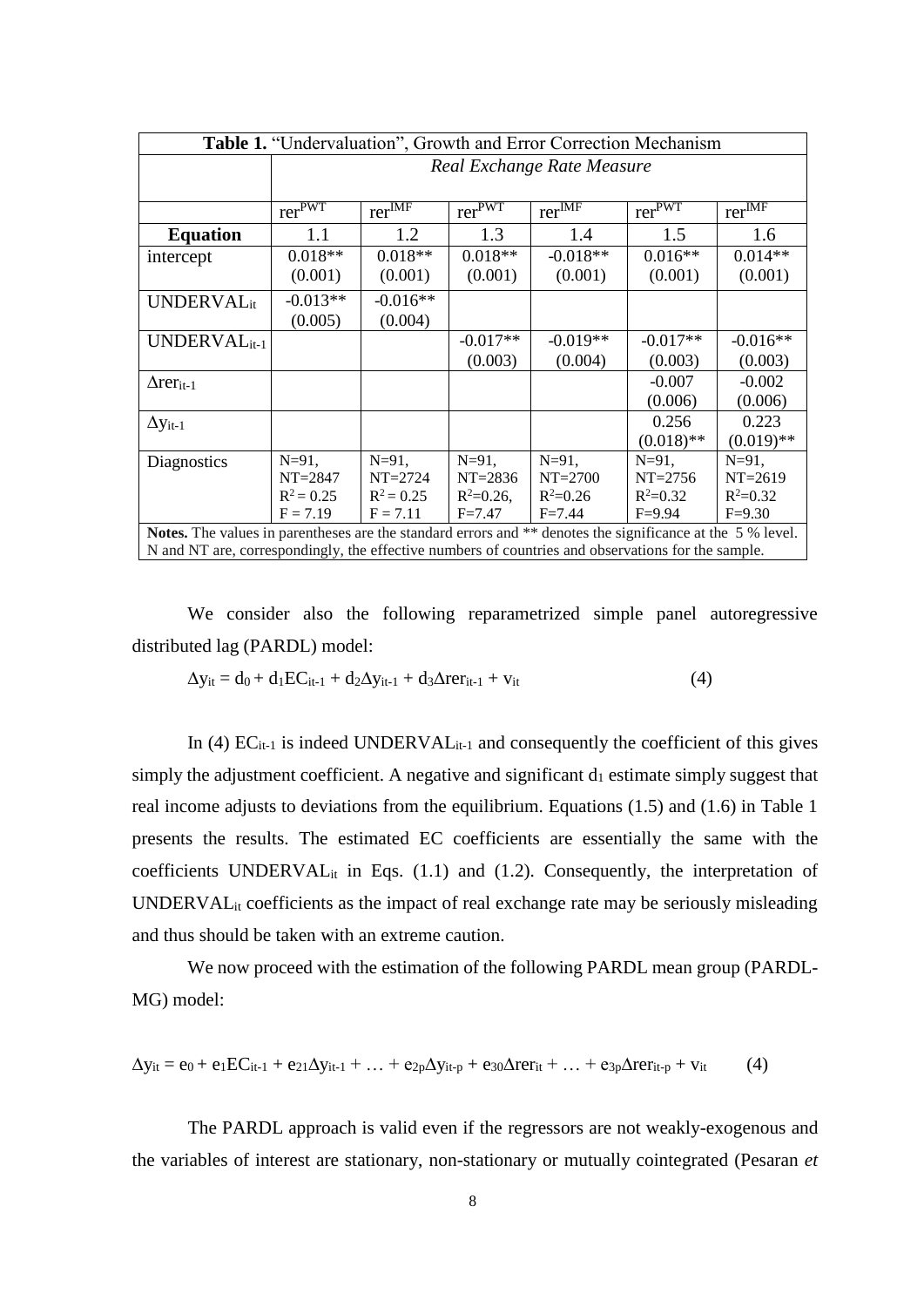*al*., 1999; Chudik and Pesaran, 2015). The PARDL-MG procedure imposes the same longrun relationship but allow the short-run and EC coefficients to differ across countries. The EC and short-run PARDL-MG coefficients are the simple averages of individual country estimations. Table 2 reports the PARDL-MG results<sup>6</sup>. Accordingly, RER appreciations are contractionary for AE (eq. 2.2) and expansionary for DE (eq. 2.3). The significant  $EC_{t-1}$ coefficients support the hypothesis that real income adjusts to deviations from the long-run equilibrium.

The empirical growth literature often ignores integration and cointegration properties of variables and estimates unbalanced equations including  $I(1)$  and  $I(0)$  variables<sup>7</sup>. The results of this paper, so far, highlight the importance of this and related issues. RER changes, *per se*, may also be reflecting omitted domestic macroeconomic fundamentals and global financial conditions beyond the variables already contained in equations 1.1-1.6. Therefore, the following section proceeds with the estimation of a growth model.

 $\overline{a}$ 

<sup>&</sup>lt;sup>6</sup> We started with a maximum lag of PARDL-MG (4,4) and the optimum lag lengths of the equations are chosen by the likelihood ratio tests of sequential lag length reduction.

 $^7$  As noted by Pedroni (2007), the use of panel cointegration techniques allows to relax to continuous steady-state position of the conventional growth literature. The stationarity of residuals of the real income equation (thus the presence of a cointegration) is a necessary condition for income convergence. Consequently, Pedroni (2007) argues that there is no need to specify a lagged dependent variable (initial income) term as in the conventional convergence equations. Furthermore, the estimation of a cointegrating equation with an initial income variable is often not feasible. Therefore, we do not include this variable. Also note that, in the presence of an initial income variable which is often constant for individual countries, the estimation of the conventional models with an intercept term by employing a cross-section fixed effects procedure is not feasible due to perfect multicollinearity. Because of this, the empirical models containing a constant initial income variable do not include an intercept term. However, this may result in an identification problem as the initial income coefficient may indeed be representing the intercept term rather than convergence.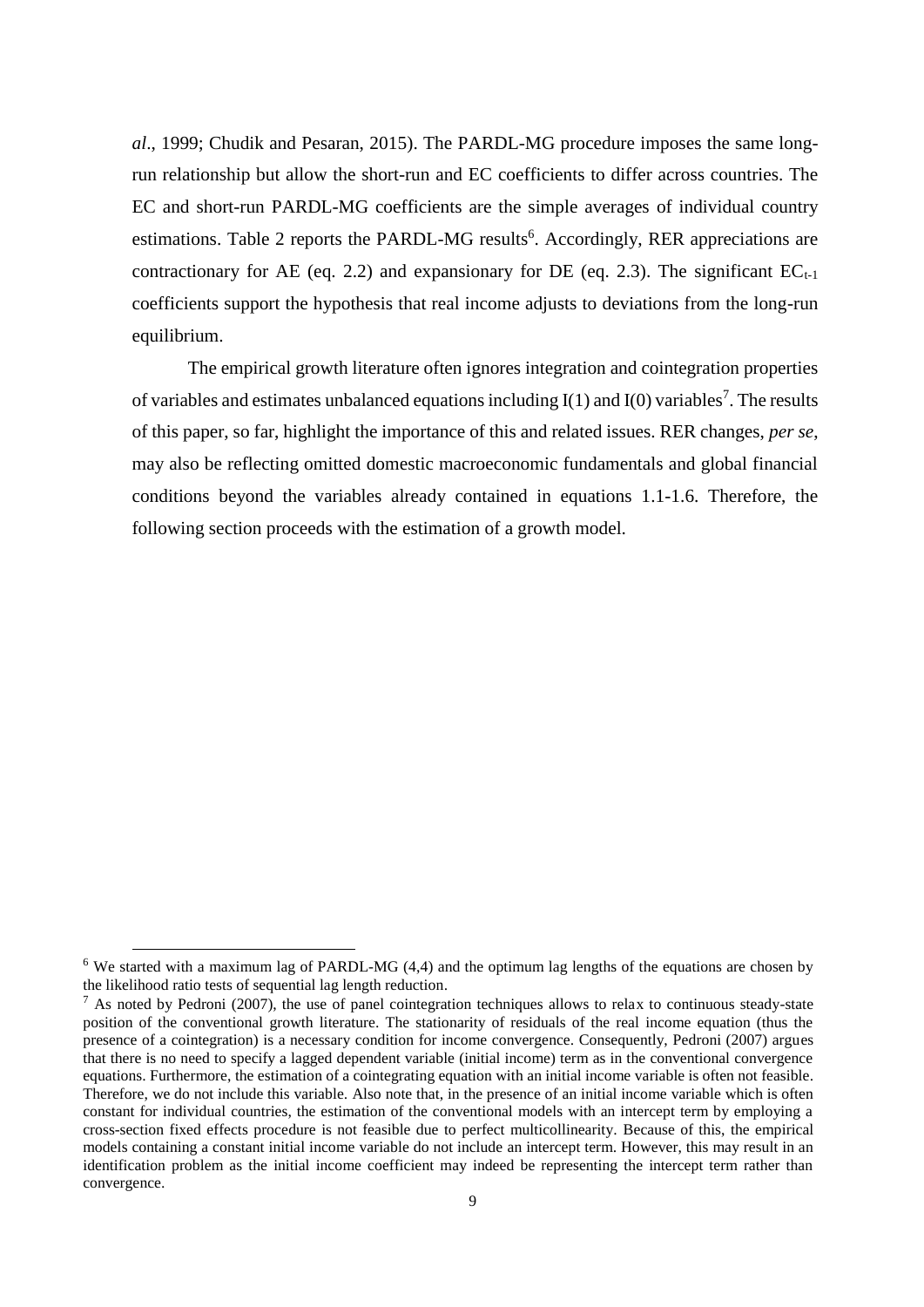| Table 2. Real Exchange Rates and Growth: PARDL-MG Results                          |                    |                   |                    |  |  |  |
|------------------------------------------------------------------------------------|--------------------|-------------------|--------------------|--|--|--|
| Country                                                                            | ALL                | AE                | DE                 |  |  |  |
| <b>Grouping</b>                                                                    |                    |                   |                    |  |  |  |
| <b>Equation</b>                                                                    | 2.1                | 2.2               | 2.3                |  |  |  |
| Long-Run                                                                           |                    |                   |                    |  |  |  |
| $\overline{\text{rer}^{\text{IMF}}_{it}}$                                          | $0.900**$          | $-1.612**$        | $0.947**$          |  |  |  |
|                                                                                    | (0.043)            | (0.191)           | (0.053)            |  |  |  |
| <b>Short-Run</b>                                                                   |                    |                   |                    |  |  |  |
| $EC_{t-1}$                                                                         | $-0.027**$         | $-0.031**$        | $-0.033*$          |  |  |  |
|                                                                                    | (0.007)            | (0.006)           | (0.019)            |  |  |  |
| $\Delta \text{rer}^{\text{IMF}}_{\text{it}}$                                       | $-0.031$           | $-0.022$          | $-0.002$           |  |  |  |
|                                                                                    | (0.032)            | (0.039)           | (0.041)            |  |  |  |
| $\overline{\text{A} \text{rer}^{\text{IMF}}_{it-1}}$                               | $-0.082**$         |                   |                    |  |  |  |
|                                                                                    | (0.016)            |                   |                    |  |  |  |
| $\Delta$ <i>y</i> <sub>it-1</sub>                                                  | $0.232**$          | $0.297**$         |                    |  |  |  |
|                                                                                    | (0.027)            | (0.038)           |                    |  |  |  |
| intercept                                                                          | $0.169**$          | $0.620**$         | $0.196**$          |  |  |  |
|                                                                                    | (0.037)            | (0.108)           | (0.088)            |  |  |  |
| Sample                                                                             | $N=91$ , $NT=2610$ | $N=25$ , $NT=823$ | $N=66$ , $NT=1834$ |  |  |  |
| Notes. The values in parentheses are the standard errors and ** denotes t          |                    |                   |                    |  |  |  |
| significance at the 5 % level. N and NT are, correspondingly, the effective number |                    |                   |                    |  |  |  |
| of countries and observations for the sample.                                      |                    |                   |                    |  |  |  |

### *III.2. Real Exchange Rates and Growth: Evidence from a Growth Model*

To investigate the relationship between real exchange rates and growth, we now consider the following equation:

$$
y_{it} = \gamma_0 + \gamma_1 \text{rer}_{it} + D'_{it} \gamma_2 + E'_{t} \gamma_3 + u_{it}
$$
\n
$$
\tag{5}
$$

where, rer<sub>it</sub> is rer<sup>IMF</sup><sub>it</sub>, E't are the transposes of the vectors of, respectively, domestic and external variables,  $\gamma_2$  and  $\gamma_3$  are the corresponding vector of coefficients and  $u_{it}$  is the error term<sup>8</sup>. D' contains the main variables postulated by the growth literature<sup>9</sup>. These include human capital index, based on years of schooling and returns to education (HC, Feenstra *et al.,* 2015), trade openness (OPEN, expressed as the sum of exports and imports over GDP) and domestic savings (SAV, as a share of GDP).

Global financial conditions are often found to be amongst the important determinants of growth and business cycles especially in DE (Kose *et al.,* 2012; Erdem and Özmen, 2015). Many emerging market yields respond to "world interest rates" (Bahadir and Lastrapes, 2015). Borrowing costs of DE in international markets are often determined by global

1

<sup>&</sup>lt;sup>8</sup> We considered also  $\text{rer}^{\text{PWT}}$ <sub>it</sub> and obtained essentially similar results with  $\text{rer}^{\text{IMF}}$ <sub>it</sub>. The results with  $\text{rer}^{\text{PWT}}$ <sub>it</sub> are presented Table A1 of the Appendix.

<sup>9</sup> See, Eberhardt and Teal (2011), Barro (2015) and Rockey and Temple (2016) for the recent surveys.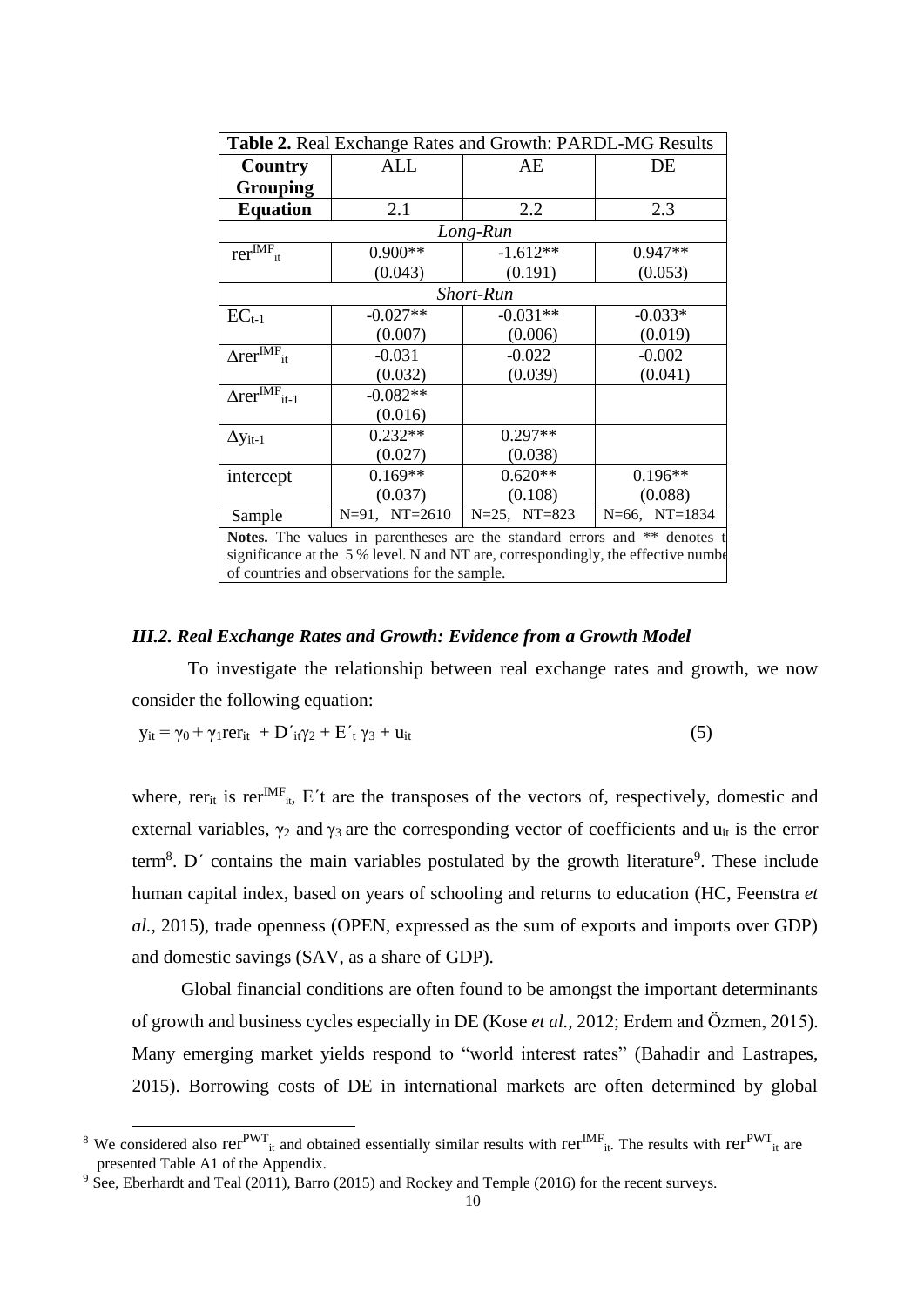financial conditions (Gonzalez-Rozada and Levy-Yeyati, 2008; Özatay *et al*., 2009; Özmen and Yaşar, 2016).

The external variables in (1) contain fed rate and vix where fed rate is  $ln(1+R^{FED}/100)$ with  $R^{FED}$  being the FED Funds target rate<sup>10</sup> and vix is the log of volatility implicit in U.S. stock options (VIX). The FED target rate is postulated to proxy monetary policy conditions in the USA. VIX is a widely used measure to capture global risk appetite or financial/liquidity conditions (Gonzalez-Rozada and Levy-Yeyati, 2008). According to Rey (2015) global financial cycles co-moves with VIX, which is important in creating boom and bust cycles in DE. The VIX data are available only after 1990. Therefore, the effective estimation sample for equations containing VIX is 1990-2014.

Considering the potential endogeneity of the domestic explanatory variables for the long-run evolution of growth, we estimate (1) by employing fully modified OLS (FM-OLS) procedure<sup>11</sup> (Pedroni, 2000). The FM-OLS procedure takes into account the potential heterogeneity in the long-run relationships along with endogeneity and serial correlation. As olready noted, the conventional growth literature often ignores integration and cointegration properties of variables and estimates unbalanced equations including I(1) and I(0) variables. The use of FM-OLS aims to tackle also this issue. Provided that the variables are cointegrated, the FM-OLS estimates are superconsistent implying that variable endogeneity does not significantly affect the results.

<sup>&</sup>lt;sup>10</sup> IMF (2004, p.68) notes that, "measures of short-term rates, such as the Fed Funds target rate or three-month treasury bill rates, are very closely correlated with the three-month LIBOR rate".

 $11$  To the best of our knowledge, econometric theory is yet to provide a support to the use of PARDL-MG procedure in the presence of large number of regressors relative to the time span of the panel along with the inclusion of interaction variables. Therefore, Eq, 5 is not estimated by PARDL-MG.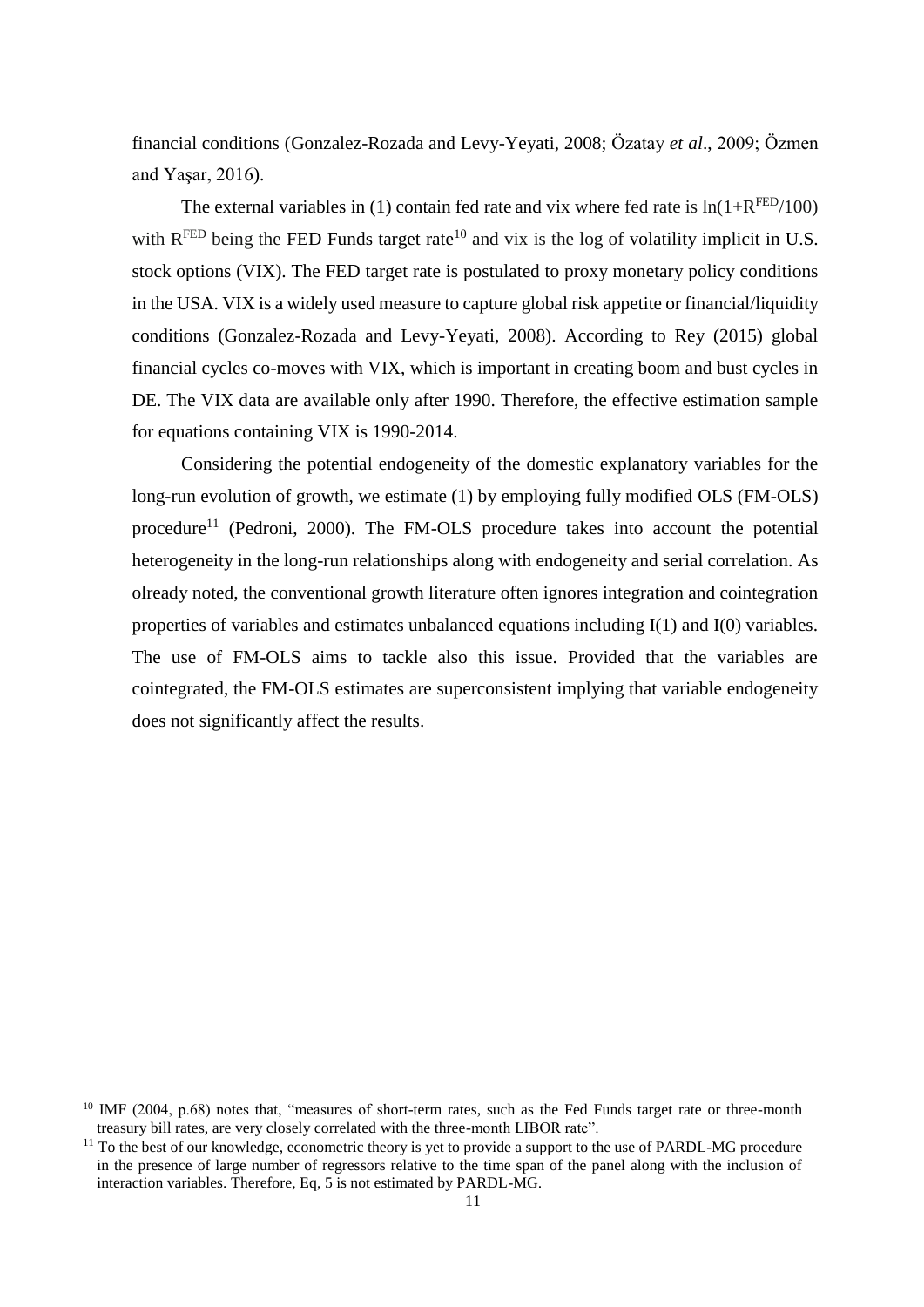|                                           | LLC        |                      |
|-------------------------------------------|------------|----------------------|
| Variables                                 | Levels     | First<br>Differences |
| $\overline{\text{rer}}^{\text{IMF}}_{it}$ | $-0.61[3]$ | $-43.0[1]**$         |
| $\text{rer}^{\text{PWT}}$ <sub>it</sub>   | $-0.57[3]$ | $-32.8[3]**$         |
| <b>Y</b> <sub>it</sub>                    | $-0.69[3]$ | $-31.7[3]**$         |
| $y^{PWT}$ <sub>it</sub>                   | $-1.37[3]$ | $-41.0[3]**$         |
| $HC_{it}$                                 | 8.06[2]    | $-2.26[1]**$         |
| $SAV_{it}$                                | $-0.72[2]$ | $-32.3[2]**$         |
| $OPEN_{it}$                               | $-1.44[2]$ | $-48.7[2]**$         |
| $E.Debt_{it}$                             | $-1.25[3]$ | $-28.6[2]*$          |
| Variables                                 | ADF        |                      |
| $\dot{V}$                                 | $-0.48[0]$ | $-4.30[0]**$         |
| fed rate $t$                              | $-1.55[1]$ | $-5.39[1]**$         |

*Fuller tests, respectively. \*\* denotes the rejection of the unit root null at the 5% level. The values in brackets [.] are the lag lengths determined by AIC.*

Table 3 reports the results of Levin, Lin and Chu (2002) panel unit root tests for the panel variables and augmented Dickey-Fuller tests for vix and fed rate. The results of unit root tests suggest that all the variables in  $(5)$  are  $I(1)^{12}$ . Table 4 reports the FM-OLS results for different country groupings. The results of the Levin, Li and Chu (2002) panel unit root tests suggest that the equation residuals are stationary. Consequently, the equations in Table 4 may be interpreted as representing a long-run equilibrium relationships (cointegration)<sup>13</sup> .

According to equations 4.1-4.4, human capital (HC), domestic savings (SAV) and trade openness (OPEN) all have positive and significant coefficients for the whole, AE and DE samples. The impact of HC (and thus education) appears to be the same for AE and DE. OPEN and SAV tend to enhance growth much more (about twice) in AE than in DE. RER appreciations, *per se*, are expansionary as suggested by the positive rer<sub>it</sub> coefficients. However, consistent with the competitiveness channel, this impact decreases with higher trade openness. For AE, the net impact of rerit becomes almost insignificant (decreases to

<sup>&</sup>lt;sup>12</sup> The results are found to be robust to different country groupings and to the use of other commonly used unit root tests. These results are not reported to save the space but available on request.

 $<sup>13</sup>$  Note that, these residuals based cointegration tests maintains that there can be only one within group cointegration</sup> in the panel.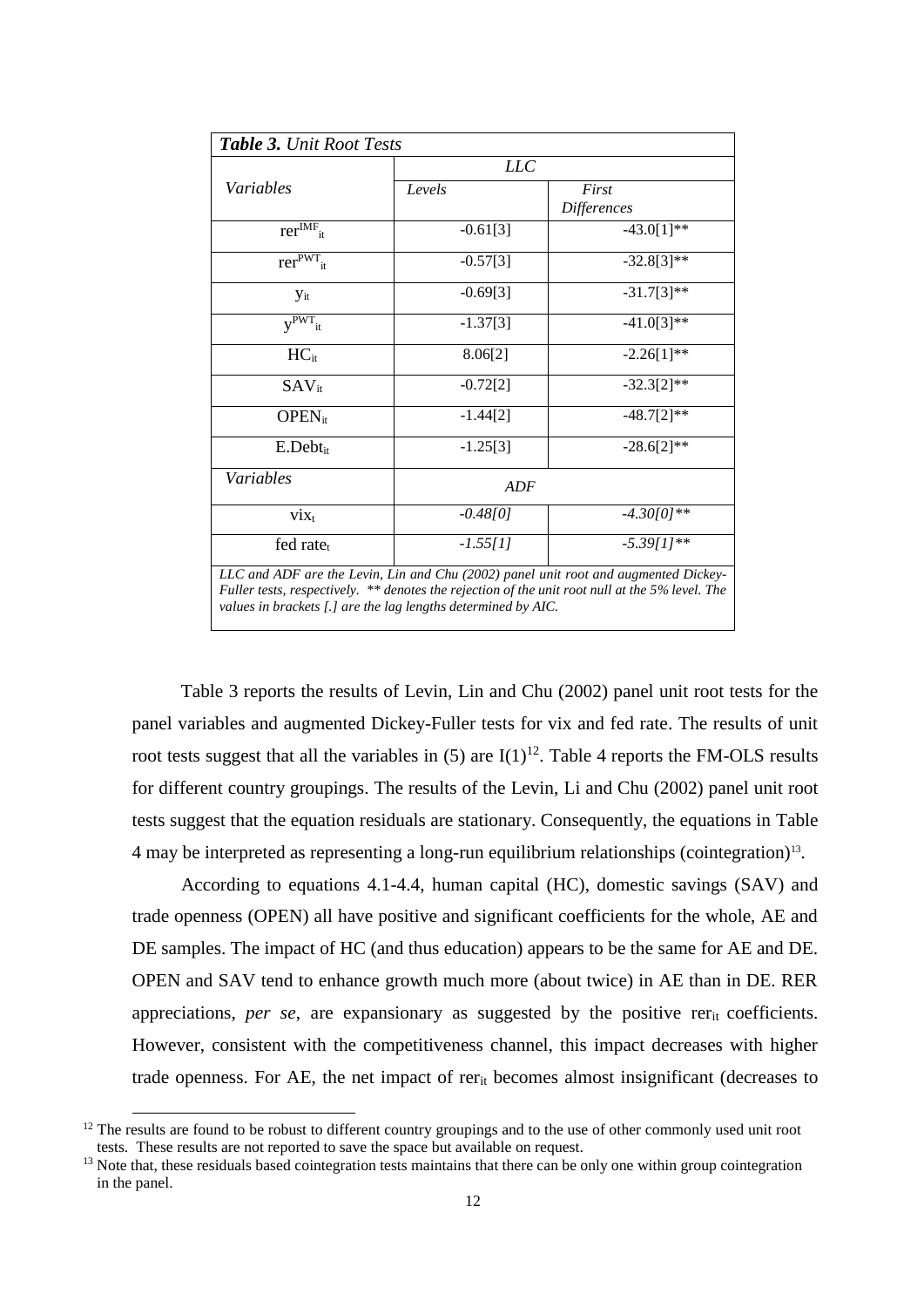0.11) when evaluated at the mean trade openness  $(-0.37-0.90*0.29$ , where 0.9 is mean openness, 0.37 and 0.29 are the estimated coefficients of OPEN and OPEN\*reer, respectively). Consequently, RER appreciations may be interpreted as contractionary or, at best, insignificant in highly open AE. The impact of RER through trade openness channel appears to be much more small in DE. The net impact at the mean trade openness (0.78) is around 0.21 which is, indeed, very close to the rer<sub>it</sub> coefficient  $(0.23)$  in eq. 4.3 of Table 4. This lends a support to the contractionary RER depreciation hypothesis for DE.

Better global liquidity conditions (a decrease in VIX) and lower FED target rates both have a positive impact on growth in DE. The impact of the FED rate for both AE and DE is consistent with a view that "there is a powerful transmission channel of US monetary policy across borders via credit flows, leverage of banks, risk premia and the term spread" (Miranda-Agrippino and Rey, 2015). According to Rey (2015) global financial cycles co-moves with VIX, which is important in creating cycles in DE. The results by Kose *et al*., (2012) and Erdem and Özmen (2015) suggest that global financial conditions including VIX shocks are amongst the main determinants of business cycles in DE. The significant and negative  $v_{i}x_t$ coefficient is consistent with these studies. Contrasting to the DE evidence, a decrease in the global risk appetite (an increase in VIX) enhances growth in AE. An increase in VIX leads to a risk-aversion shock and consequently generates flight-to-quality due to preference to safer assets. The resulting capital flights from DE to AE (or sudden stops of capital inflows to DE) often leads to severe output contractions (or financial crises) in DE. The return to safety appears to enhance growth in AE, through potentially mainly capital-flow reversals and the resulting credit expansion.

As already discussed, the presence of high external debt and LD are the main mechanisms of the contractionary devaluation postulation of the BS literature. The direct measures of LD are, unfortunately, available only for a very limited number of DE. Alternatively, we follow Bebczuc *et al*., (2006) and define external dollarization as External Debt/GDP (E.Debt)<sup>14</sup>. Such a definition is consistent also with the pioneering contribution by Diaz-Alejandro (1965). World Bank's Global Development Finance data base does not report external debt data for AE. Therefore, equations (4.4) and (4.6) of Table 4 are estimated by using only the DE data.

Higher external debt in DE leads to higher risk premiums, lower credit ratings and

<sup>&</sup>lt;sup>14</sup> Bebzcuk *et al.* (2006) multiplies E.Debt with the original sin (OSIN) measure built by Eichengreen et al. (2003). As the OSIN has very limited time variability, we maintain that it is unity for DE.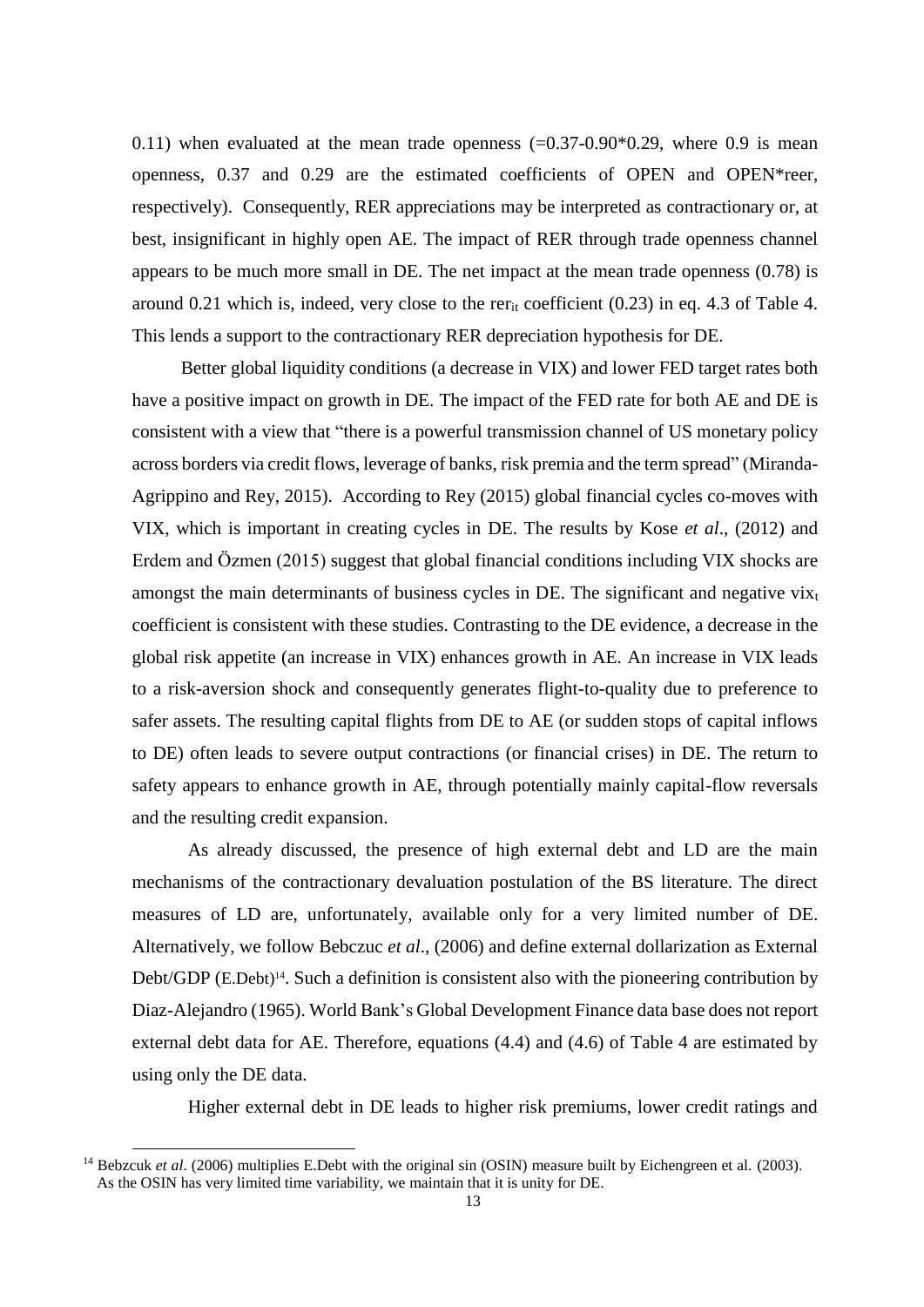thus higher spreads and borrowing costs. The presence of original sin and the consequent BS mismatch potentially alleviate this negative impact. Furthermore, higher external net liabilities and debt increase the risk of financial crises (Bordo *et al.*, 2010; Catão and Milesi-Ferretti, 2014). Dell'Erba *et al.* (2013) finds that there is a significantly positive correlation between FX debt levels and sovereign spreads (and thus borrowing costs) in DE. Consequently, growth in DE may be expected to decline with higher external debt. The negative and significant E.Debt coefficient estimate in Eq. (4.4) strongly supports this postulation. RER appreciations, on the other hand, have a positive impact on growth as they lead to a decline both external debt and debt service in terms of domestic real income. This is indeed the main channel of the expansionary RER appreciations of the BS literature.

| Table 4. RER and Growth: FM-OLS Results       |                                       |                               |              |                                                                          |                         |               |
|-----------------------------------------------|---------------------------------------|-------------------------------|--------------|--------------------------------------------------------------------------|-------------------------|---------------|
| Country                                       | All                                   | AE                            | DE           | DE                                                                       | AE                      | DE            |
| Grouping                                      |                                       |                               |              |                                                                          |                         |               |
| <b>Equation</b>                               | (4.1)                                 | (4.2)                         | (4.3)        | (4.4)                                                                    | (4.5)                   | (4.6)         |
|                                               |                                       |                               |              |                                                                          |                         |               |
| Dependent                                     |                                       | $y_{it}$                      |              |                                                                          | $\overline{y}^{PWT}$ it |               |
| variable                                      |                                       |                               |              |                                                                          |                         |               |
| reerit                                        | $0.258**$                             | $0.366**$                     | $0.227**$    | $0.223**$                                                                | $0.767**$               | $0.304**$     |
|                                               | (0.008)                               | (0.023)                       | (0.009)      | (0.006)                                                                  | (0.024)                 | (0.011)       |
| $HC_{it}$                                     | $0.692**$                             | $0.665**$                     | $0.728**$    | $0.733**$                                                                | $1.129**$               | $0.895**$     |
|                                               | (0.007)                               | (0.016)                       | (0.009)      | (0.005)                                                                  | (0.016)                 | (0.013)       |
| $SAV_{it}$                                    | $0.527**$                             | $0.991**$                     | $0.419**$    | $0.516**$                                                                | $1.336**$               | $0.831**$     |
|                                               | (0.019)                               | (0.041)                       | (0.022)      | (0.013)                                                                  | (0.036)                 | (0.023)       |
| $OPEN_{it}$                                   | $0.540**$                             | $1.510**$                     | $0.248**$    | $0.435**$                                                                | $3.011**$               | $0.645**$     |
|                                               | (0.055)                               | (0.122)                       | (0.065)      | (0.040)                                                                  | (0.153)                 | (0.054)       |
| OPEN <sub>it</sub> * reer <sub>it</sub>       | $-0.082**$                            | $-0.286**$                    | $-0.024*$    | $-0.077**$                                                               | $-0.607**$              | $-0.122**$    |
|                                               | (0.012)                               | (0.028)                       | (0.013)      | (0.009)                                                                  | (0.034)                 | (0.012)       |
| $\dot{v}$ ix <sub>t</sub>                     | $-0.008**$                            | $0.025**$                     | $-0.025**$   | $-0.026**$                                                               | $0.034**$               | $-0.047**$    |
|                                               | (0.002)                               | (0.004)                       | (0.003)      | (0.002)                                                                  | (0.004)                 | (0.004)       |
| fed rate <sub>t</sub>                         | $-1.018**$                            | $-0.915**$                    | $-1.067**$   | $-1.165**$                                                               | $-1.149**$              | $-1.770**$    |
|                                               | (0.044)                               | (0.070)                       | (0.057)      | (0.034)                                                                  | (0.036)                 | (0.067)       |
| E.Debtit                                      |                                       |                               |              | $-0.114**$                                                               |                         | $-0.856**$    |
|                                               |                                       |                               |              | (0.034)                                                                  |                         | (0.074)       |
| $E.Debt_{it}$ <sup>*</sup> reer <sub>it</sub> |                                       |                               |              | $0.037**$                                                                |                         | $0.198**$     |
|                                               |                                       |                               |              | (0.008)                                                                  |                         | (0.016)       |
| <b>Diagnostics</b>                            | $N = 84$ ,                            | $N=24$ , $NT=6$               | $N=60$ ,     | $N = 50$ ,                                                               | $N=24$                  | $N=50$        |
|                                               | NT=2099                               | $R^2 = 0.96$                  | $NT = 1431$  | $NT = 1211$                                                              | $NT=667$                | $NT = 1217$   |
|                                               | $R^2 = 0.99$                          | $LRV = 0.002$                 | $R^2 = 0.99$ | $R^2 = 0.98$                                                             | $R^2 = 0.93$            | $R^2 = 0.97$  |
|                                               | $LRV = 0.002$<br>$LLC = -10.5$ [0.00] | $LLC$ ) = -6.83 $LRV = 0.002$ |              | $LRV = 0.001$<br>$LLC = -8.56$ $LLC = -8.08$ $LLC = -7.32$ $LLC = -7.44$ | $LRV = 0.002$           | $LRV = 0.003$ |
|                                               | [0.00]                                |                               | [0.24]       | [0.00]                                                                   | [0.00]                  | [0.00]        |
|                                               |                                       |                               |              |                                                                          |                         |               |
|                                               |                                       |                               |              |                                                                          |                         |               |
|                                               |                                       |                               |              |                                                                          |                         |               |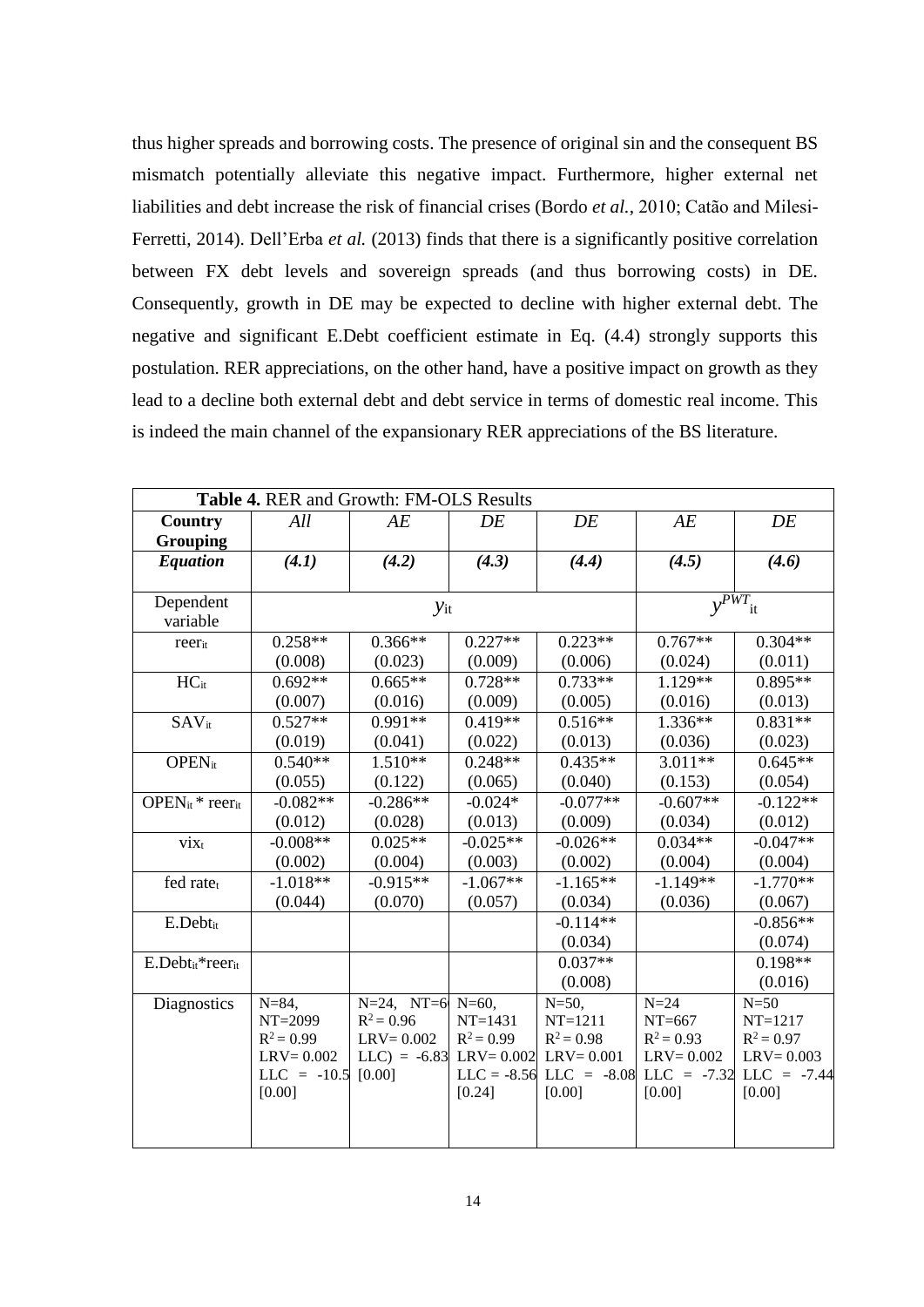Notes: LRV denotes long-run variance. The values in parentheses are the standard errors and \*\* denotes the significance at the 5 % level. N and NT are, correspondingly, the effective numbers of countries and observations for the sample. LLC is the Levin, Li and Chu (2002) panel unit root test for the equation residuals. The optimum lag lengths for the tests are chosen by the AIC. The values in brackets [.] are the p-values for the no cointegration null hypothesis.

For a robustness check, we consider also  $y^{PWT} = ln(RGDP^{PWT})$ ,  $RGDP^{PWT} = per$  capita real GDP at purchasing power parities<sup>15</sup> (Feenstra *et al.*, 2015). Equations (4.5) and (4.6) in Table 4 reports the results. For the AE sample, we obtain essentially the same results (Eq. 4.5), albeit the coefficient estimates are substantially higher (in absolute values) especially for reer<sub>it</sub>, HC<sub>it</sub>, OPEN<sub>it</sub>, and OPEN<sup>\*</sup>reer<sub>it</sub>. The reer<sub>it</sub> cooefficient is still positive (0.79) but, again, tends to vanish when considered along with the competitiveness impact (-0.61). For the DE sample, on the other hand, the earlier findings for y<sub>it</sub> remains almost unchanged for y<sub>it</sub>PWT.

### **IV. CONCLUDING NOTES**

-

RER depreciations increase the value of FX debt and debt service in terms of domestic currency and [deteriorate](https://www.google.com.tr/search?biw=1252&bih=604&q=deteriorate&spell=1&sa=X&ved=0ahUKEwjEgKH8o-LOAhWKbxQKHX_NAyUQvwUIFygA) financial positions of the debtor sectors of an economy. Consequently, RER depreciations may be contractionary for DE with higher FX debt as argued by Diaz-Alejandro (1965) much earlier. We find that balance sheet effects, captured by the interaction between RER and FX debt have a significant and negative impact on output in DE. This result provides a strong support for the Diaz-Alejandro (1965) proposition and some recent studies including Ahmed, *et al*. (2002), Galindo *et al*. (2003), Cespedes *et al*. (2003), Céspedes (2005), Bebczuk *et al*. (2006) and Frankel (2005, 2011). Our data, on the other hand, support that RER depreciations are expansionary (or at least not contractionary) for AE.

Another important finding of our paper is that, the studies interpreting "undervaluation" and/or "misalignment" variable coefficients as a support for expansionary deprecations postulation may be misleading and thus should be interpreted with an extreme caution. This is because, these coefficients may, indeed, be representing error/equilibrium correction mechanism to deviations from cointegration between RER and per capita real

<sup>&</sup>lt;sup>15</sup>According to Cline (2015, p.5) "testing cross-country growth patterns without permitting a comparable crosscountry level of real per capita income is a classic instance of staging *Hamlet* without the Prince of Denmark.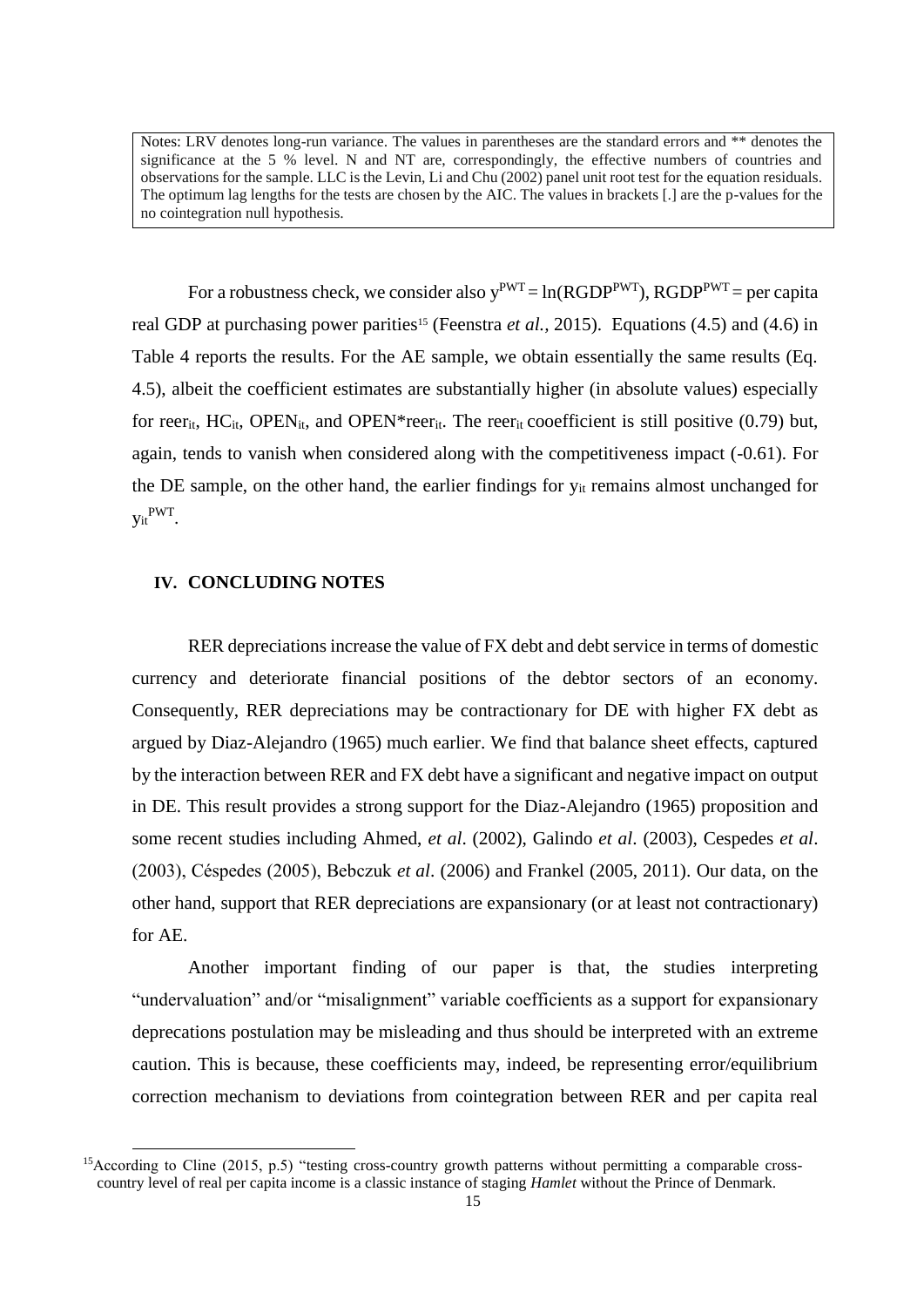income.

Higher trade openness enhances the contractionary impact of RER depreciations in both AE and DE. This international competitiveness affect is much higher in AE than DE. Consequently, the net impact of RER appreciations becomes contractionary or, at best, insignificant in highly open AE.

We also find that external variables representing global financial (VIX) and monetary (FED funds target rate) conditions are strongly significant in explaining growth in DE along with the conventional variables including trade openness, human capital, domestic savings. An increase in the FED rate leads to an output decline in both AE and DE. Contrasting to the DE evidence, a decrease in the global risk appetite (an increase in VIX) enhances growth in AE. This is consistent with the sudden stops or capital-flow reversals from DE to AE due to the flight-to quality mechanism during turbulent times. The impact of HC (and thus education) appears to be the same for AE and DE. Trade openness and domestic savings tend to enhance growth much more (about twice) in AE than in DE.

The main tenet of the "mercantilist view" is export-led growth through systematic RER depreciation. According to Ahmed *et al.* (2015), on the other hand, RER elasticity of exports has substantially declined during the recent decades due to higher degree of globalization of production and trade. In this process, which is called global value chains (Johnson, 2014) or global supply chains (Baldwin and Lopez-Gonzalez, 2015), production of final product is sliced up into different stages and tasks are distributed among different countries. As countries has become more dependent on imports for production and exports, complementarity of exports and imports has increased (Johnson, 2014; Baldwin and Lopez-Gonzalez, 2015). A RER depreciation, improves the competitiveness of domestic value added in exports but increases the cost of imported inputs leading to a decrease in the exchange rate elasticity of trade. Together with the balance sheet effect of RER depreciation in countries with higher FX debt, the decline in the RER elasticity of exports with higher integration to global value/supply chains, provides another plausible explanation and a promising research agenda for the expansionary RER appreciation postulation.

According to Guzman *et al.* (2014) a competitive RER is crucial for the generation of backward and forward linkages of existing economic activities and should be complemented with industrial policies. In the international trade context, an industrial policy aiming to increase forward participation (the use of domestic intermediates in third country exports) and decrease backward participation (the use of foreign inputs in exports) appears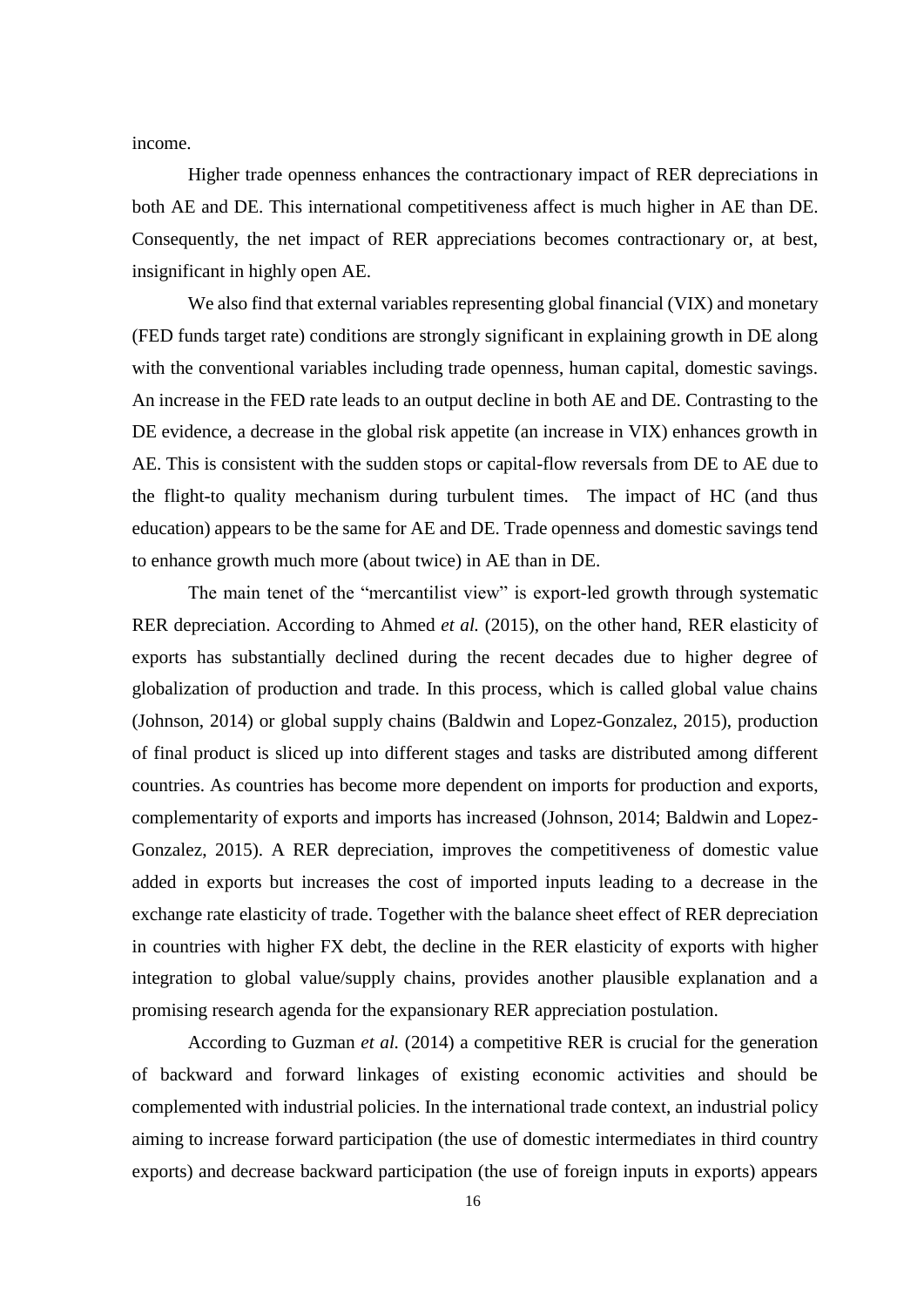to be strategically important for a higher sustainable growth in DE.

Better education (higher human capital), higher savings and trade openness are amongst the complementary tools of higher sustainable growth goal. Lower level of LD and FX debt, are amongst the prerequisites of a successful export-led growth strategy. However, all these require macroeconomic stability. The literature, unfortunately, is yet to provide a convincing answer how a systematic undervalued currency can be achieved under a flexible exchange rate regime and inflation targeting (Woodford, 2008). Given the results that global financial and monetary conditions are amongst the important determinants of DE growth, the success of a sustained undervalued RER becomes more [ambiguous.](https://eksisozluk.com/ambiguous--238403) The recent studies on the "impossible trinity", including Rey (2015, 2016), Aizenman *et al.* (2015) and Obstfeld (2015), indeed, provide important insights and a promising research agenda also for investigating RER and growth relationships.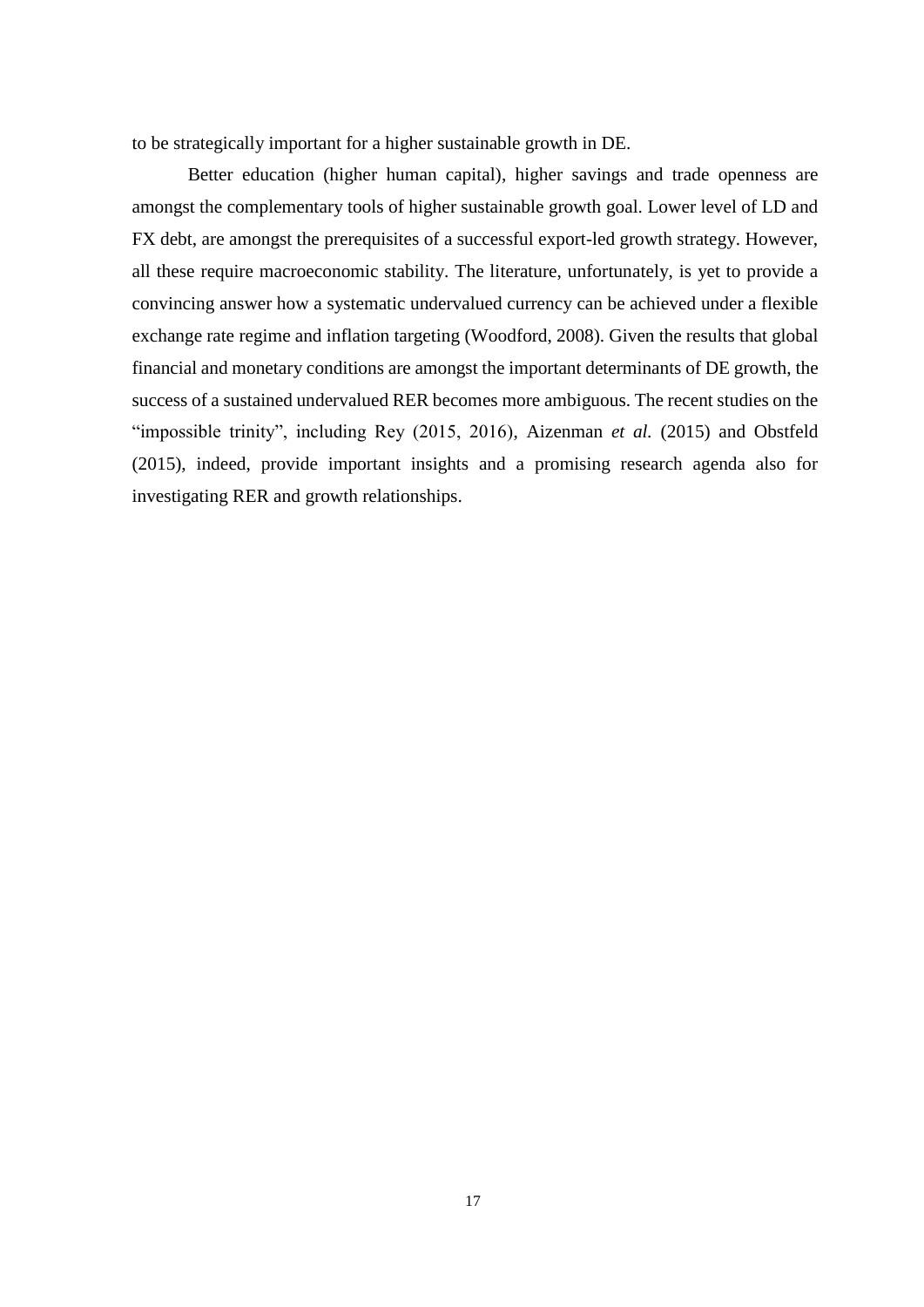#### **REFERENCES**

Ahmed, S., Gust, C., Kamin, S. and Huntley, J. (2002). Are Depreciations as Contractionary as Devaluations? A Comparison of Selected Emerging and Industrial Economies. *FRB International Finance Discussion Paper* No. 737.

Ahmed, S., Appendino, M. and M. Ruta (2015) Depreciations without Exports? Global Value Chains and the Exchange Rate Elasticity of Exports, *World Bank Policy Research Working Paper* No. 7390.

Aizenman, J., Chinn, M. and H. Ito (2015) Monetary Policy Spillovers and the Trilemma in the new Normal: Periphery Country Sensivity to Core Country Conditions, *NBER Working Paper* 21128.

Bahadir, B. and W.D. Lastrapes (2015) Emerging market economies and the world interest rate, *Journal of International Money and Finance*, 58, 1–28.

Baldwin, R. and Lopez-Gonzalez, J. 2015. Supply-Chain Trade: A Portrait of Global Patterns and Several Testable Hypotheses. *The World Economy* 38(11),1682-1721.

Barro, R.J. (2015) Convergence and Modernisation, *The Economic Journal*, 125, 911- 942.

Bebczuk, R., Galindo, A. and Panizza, U. (2006). An Evaluation of the Contractionary Devaluation Hypothesis, *Inter-American Development Bank Working Paper* No. 582.

Bordo, M.D., Meissner, C.M. and D. Stuckler (2010) Foreign currency debt, financial crises and economic growth: A long-run view, *Journal of International Money and Finance*, 29, 642–665.

Bussiere, M., Lopez, C. and C. Tille (2015) Do real exchange rate appreciations matter for growth? *Economic Policy*, January, 1–41.

Calvo, G. A., L. Leiderman and C.M. Reinhart (1993) Capital inflows and real exchange rate appreciation in Latin America -The role of external factors, *IMF Staff Papers*, 40(1), 108-51.

Calvo, G.A. and C. [Reinhart](http://citec.repec.org/pre33) (2002) Fear of Floating, *[The Quarterly Journal of](http://citec.repec.org/s/2013/tprqjecon.html)  [Economics](http://citec.repec.org/s/2013/tprqjecon.html)*. 117, 379-408.

Calvo, G.A., Izquierdo A. and Mejía L.F. (2004). On the Empirics of Sudden Stops: the Relevance of Balance Sheet Effects. *NBER Working Paper*, 11492.

Catão, L.A.V. and Milesi-Ferretti, G.M. (2014) External liabilities and crises, *Journal of International Economics*, 94, 18-32.

Céspedes, L.F. 2005, "Financial Frictions and Real Devaluations," Central Bank of Chile Working Papers, No. 318.

Cespedes, L.F., Chang, R. and Velasco, A. (2003). IS-LM-BP in the Pampas, *[IMF Staff](http://link.springer.com/journal/41308)  [Papers](http://link.springer.com/journal/41308)*,50, [Supplement](http://link.springer.com/journal/41308/50/1/suppl/page/1) 1, 143–156.

Chudik, A., Pesaran, M.H., 2015. Large panel data models with cross-sectional dependence: a survey. In: Baltagi, B.H. (Ed.), *The Oxford Handbook of Panel Data*, 3–45. Oxford University Press, New York.

Couharde, C. and A. Sallenave (2015) How do currency misalignments' threshold affect economic growth?, *Journal of Macroeconomics*, 36, 106–120.

Cline, W.R. (2015) Further Statistical Debate on "Too Much Finance", *Peterson Institute for International Economics*, WP 15 - 16.

Dell'Erba, S., Hausmann, R. and U. Panizza (2013) Debt levels, debt composition, and sovereign spreads in emerging and advanced economies, *Oxford Review of Economic Policy*, 29(3), 518–547.

Diaz Alejandro, C., 1965. Exchange Rate Devaluation in a Semi-Industrialized Country. MIT Press, Cambridge, United States.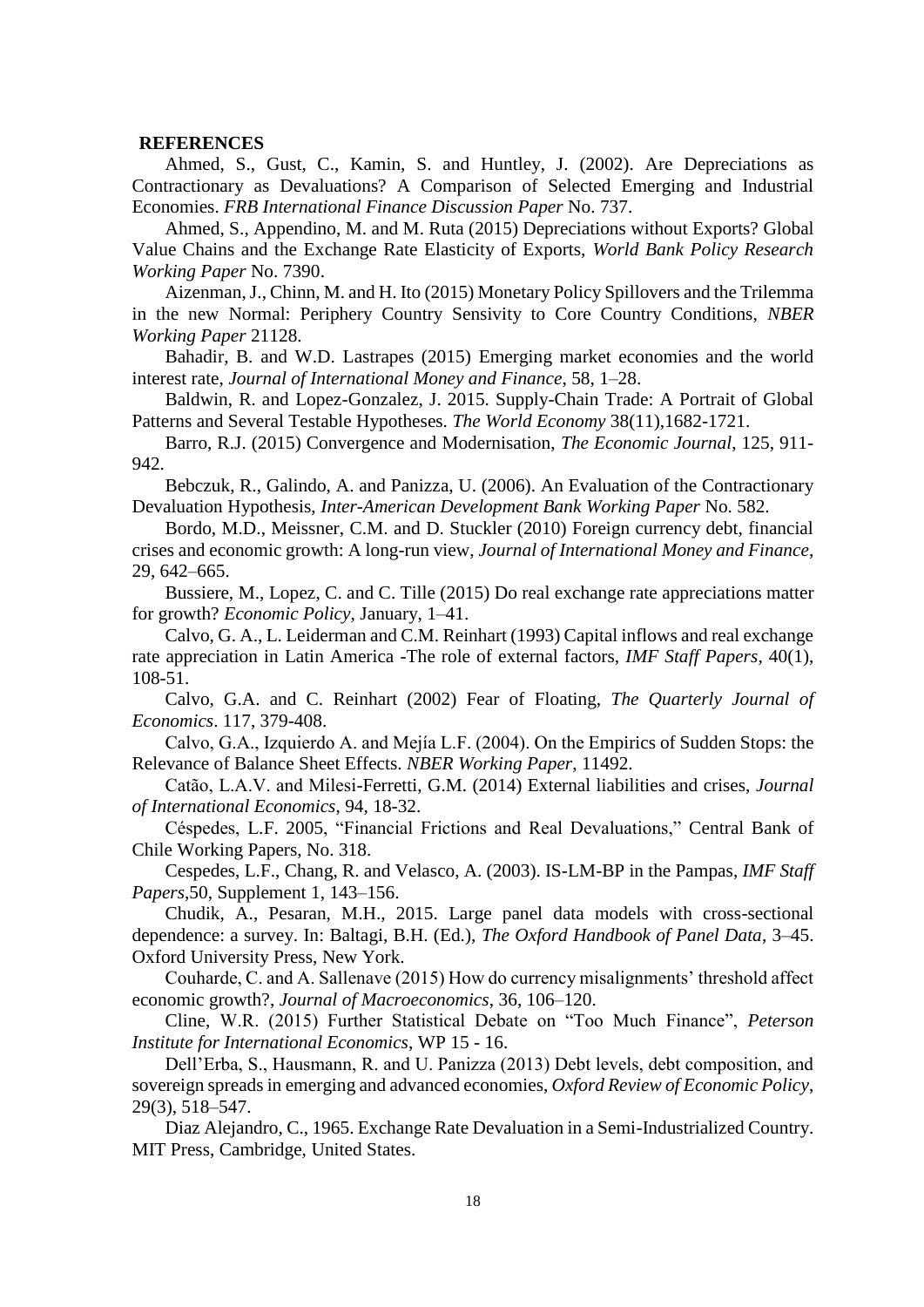Di Nino, V., Eichengreen, B. and Sbracia, M. (2011). Real Exchange Rates, Trade, and Growth: Italy 1861-201, *Bank of Italy Working Paper*, No: 10.

Eberhardt, M. and F. Teal (2011) Econometrics for grumblers: A New Look at the Literature on cross-country growth empirics, *Journal of Economic Surveys*, 25(1), 109–155

Eichengreen B. (2008). The Real Exchange Rate and Economic Growth. *World Bank Growth Commission Working Paper* No: 4.

Eichengreen, B., Hausmann, R., and Panizza, U. (2003). Currency mismatches, debt intolerance and original sin: why they are not the same, why it matters, NBER WP No. 10036.

Erdem, F.P. and E. Özmen (2015) Exchange Rate Regimes and Business Cycles: An Empirical Investigation*, Open Economies Review*, 26, 1041-1058.

Feenstra, R.C., R. Inklaar and M.P. Timmer (2015) The Next Generation of the Penn World Table, *American Economic Review*, 105(10), 3150-3182.

Frankel, J.A. (2005). Mundell-Fleming Lecture: Contractionary Currency Crashes in Developing Countries, *IMF Staff Papers*, 55, 2, 149-192.

Frankel, J.A. (2011) Monetary Policy in Emerging Markets, in *Handbook of Monetary Economics*, edited by B. Friedman and M. Woodford, Vol. 3B, 1439-1520 (North Holland: The Netherlands).

Galindo, A., Panizza, U. and F. Schiantarelli (2003). Debt Composition and Balance Sheet Effects of Currency Depreciation: A Summary of the Micro Evidence, *Emerging Markets Review*, 4, 4, 330-339.

Gluzmann, P., Levy-Yeyati E. and Sturzenegger F. (2012). Exchange Rate Undervaluation and Economic Growth: Díaz Alejandro (1965) Revisited, *Economic Letters*, 117, 666-672.

Gonzalez-Rozada, M. and Levy-Yeyati, E., 2008. Global factors and emerging market spreads, *The Economic Journal*, 118 (533), 1917–1936.

Guzman, M., Ocampo, A. and J. Stiglitz. 2014. Real Exchange Rate Policies for Economic Development. Paper presented at the Department of Trade and Industry, South Africa.

IMF, 2004. Global financial market developments. *Global Financial Stability Report* (April, Ch. 2. IMF).

Johnson, R.C. (2014). Five Facts about Value-Added Exports and Implications for Macroeconomics and Trade Research, *Journal of Economic Perspectives* 28(2): 119–142.

Kesriyeli, M., Özmen, E. and S. Yiğit (2011) Corporate sector liability dollarization and exchange rate balance sheet effect in Turkey, *Applied Economics*, 43(30), 4741-4747.

Kose, A., Otrok, C. and E.S. Prasad (2012) Global business cycles: Convergence or decoupling? *International Economic Review*, 87, 178-90.

Krugman, P. (1999) Balance Sheets, the Transfer Problem and Financial Crises, *International Tax and Public Finance*, 6, 459-472.

Levin, A., Lin, C. F. and Chu, C. S. J. (2002). Unit root tests in panel data: asymptotic and finite-sample properties. *Journal of econometrics*, *108*(1), 1-24.

Levy-Yeyati, E., Sturzenegger, F. and P.A. Gluzmann (2013) Fear of appreciation, *Journal of Development Economics*, 101, 233–247.

Miranda-Agrippino, S. and H. Rey (2015) World Asset Markets and the Global Financial Cycle, *NBER Working Paper* No. 21722.

Montiel, P. J. ve L. Serven (2008). Real Exchange Rates, Saving and Growth: Is There a Link?, *World Bank Policy Research Working Paper* No: 4636.

Nouira, R. and K. Sekkat (2012) Desperately seeking the positive impact of undervaluation on growth, *Journal of Macroeconomics*, 34, 537-552.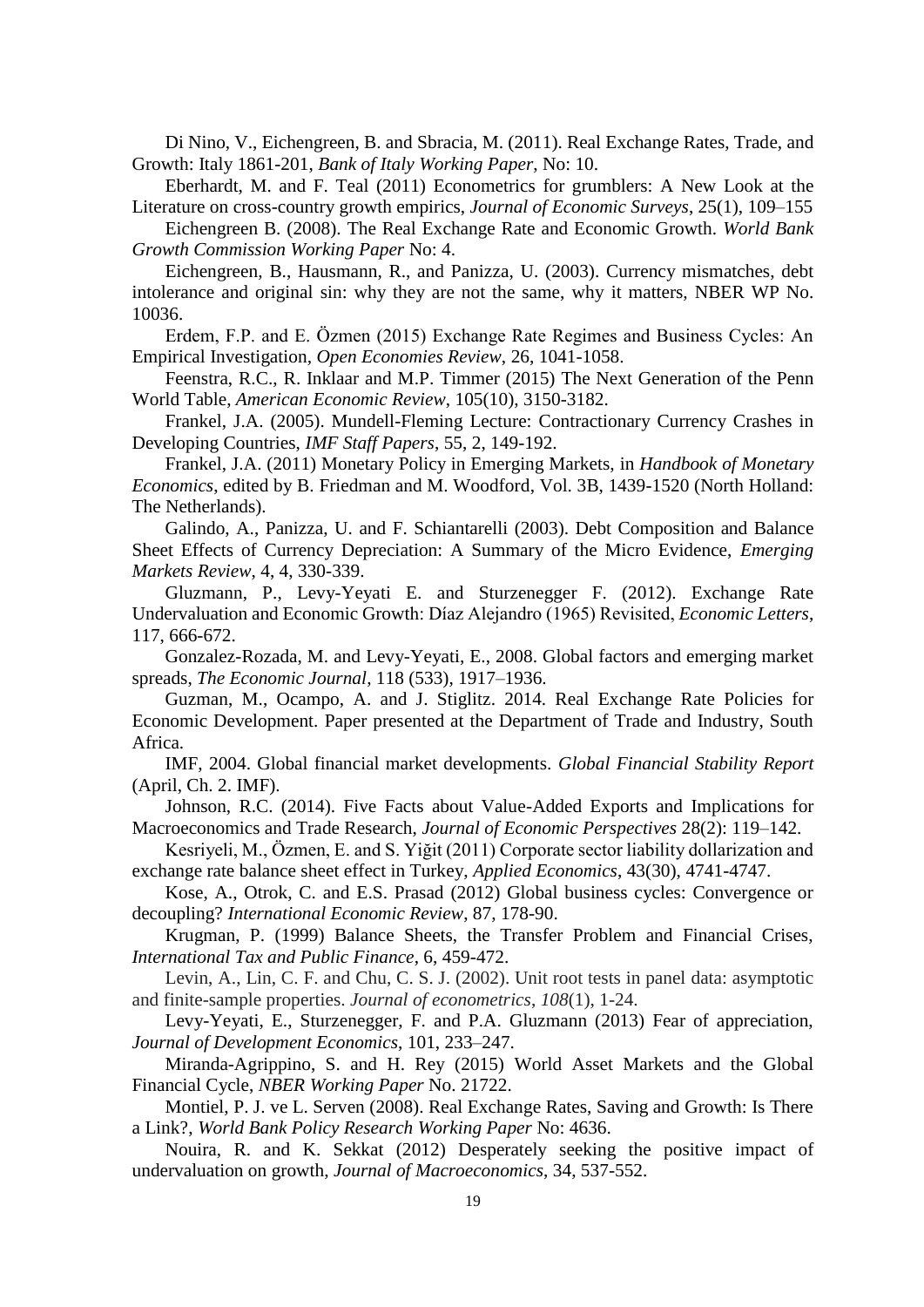Obstfeld, M. (2004) "Globalization, Macroeconomic Performance, and the Exchange Rates of Emerging Economies," *Monetary and Economic Studies*, 22(1), 29–55.

Obstfeld, M. (2015) Trilemmas and tradeoffs: living with financial globalisation, *BIS Working Papers* No 480.

Özatay, F., Özmen, E. and G. Sahinbeyoglu (2009) Emerging market sovereign spreads, global financial conditions and U.S. macroeconomic news. *Economic Modelling*, 26, 526– 531.

Özmen, E., Yaşar, Ö. D. 2016. Emerging market sovereign bond spreads, credit ratings and global financial crisis. *Economic Modelling* 59 (2016) 93–101.

Pedroni, P. (2000). 'Fully-modified OLS for Heterogeneous Cointegrated Panels', *Advances in Econometrics*, Vol. 15, pp. 93–130.

Pedroni, P. (2004). 'Panel cointegration; asymptotic and finite sample properties of pooled time series tests with an application to the PPP Hypothesis', *Econometric Theory*, 20(3), 597–625.

Pedroni, P. (2007) Social Capital, Barriers to Production and Capital Shares; Implications for the Importance of Parameter Heterogeneity from a Nonstationary Panel Approach, *Journal of Applied Econometrics*, 22, 429-51.

Pesaran, M.H., Y. Shin and R.P. Smith (1999) Pooled mean group estimation of dynamic heterogeneous panels, *Journal of the American Statistical Association*, 94, 621– 634

Rey, H. (2015) Dilemma not trilemma: The global financial cycle and monetary policy independence*, NBER Working Paper* No. 21162.

Rey, H. (2016) International Channels of Transmission of Monetary Policy and the Mundellian Trilemma, *NBER Working Paper* No. 21852.

Rockey, J and J. Temple (2016) Growth econometrics for agnostics and true believers, *European Economic Review*, 8, 86–102

Rodrik, D. (2008). The Real Exchange Rate and Economic Growth, *Brookings Papers on Economic Activity*, Fall, 365-412.

Woodford, D. (2008). The Real Exchange Rate and Economic Growth: Comment, *Brookings Papers on Economic Activity*, Fall, 420-437.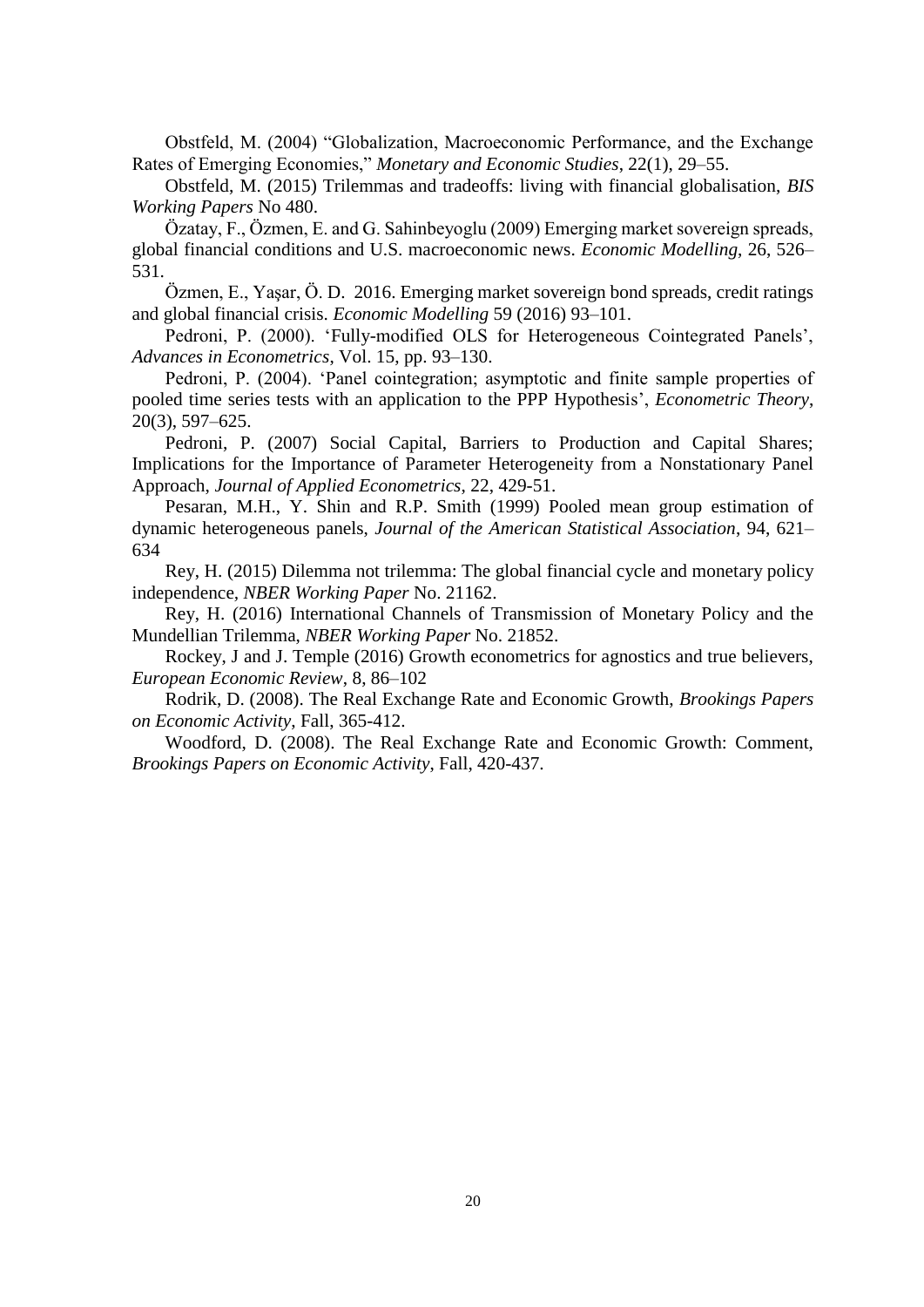### **V. Appendix**

| <b>Table A1. Data Sources</b>                                                                |                                                   |  |  |  |  |
|----------------------------------------------------------------------------------------------|---------------------------------------------------|--|--|--|--|
| GDP, per capita real GDP at constant 2010                                                    | World Bank, World Development                     |  |  |  |  |
| USD.                                                                                         | <i>Indicators</i> (WDI)                           |  |  |  |  |
| GDP, per capita real GDP at chained PPPs.                                                    | PENN World Table, Version<br>9.0.                 |  |  |  |  |
|                                                                                              | <i>Feenstra, et. al., (2015)</i>                  |  |  |  |  |
| $RER^{IMF}$ , real effective exchange rates                                                  | IMF-IFS, Bank for International                   |  |  |  |  |
|                                                                                              | Settlements <sup>a</sup><br>and<br>Inter-American |  |  |  |  |
|                                                                                              | Development Bank <sup>b</sup>                     |  |  |  |  |
| $REER^{PWT}$ , real effective exchange rates                                                 | PENN World Table, Version 9.0                     |  |  |  |  |
|                                                                                              | Feenstra, et. al., (2015)                         |  |  |  |  |
| HC, human capital per worker                                                                 | PENN World Table, Version 9.0                     |  |  |  |  |
|                                                                                              | Feenstra, et. al., (2015)                         |  |  |  |  |
| Population                                                                                   | PENN World Table, Version 9.0                     |  |  |  |  |
|                                                                                              | Feenstra, et. al., (2015)                         |  |  |  |  |
| <b>OPENNESS</b> , trade openness (expressed as                                               | World Bank, WDI                                   |  |  |  |  |
| the sum of exports and imports over GDP)                                                     |                                                   |  |  |  |  |
| SAV, domestic savings (as a share of GDP).                                                   | World Bank, WDI                                   |  |  |  |  |
| E.Debt External Debt/GDP                                                                     | World Bank, WDI and Global                        |  |  |  |  |
| Development Finance database <sup>c</sup> .                                                  |                                                   |  |  |  |  |
| VIX, Volatility implicit in U.S. stock options                                               | <b>Bloomberg</b>                                  |  |  |  |  |
| $\overline{R^{FED}}$ , Effextive FED Funds target rate                                       | Federal Reserve Board                             |  |  |  |  |
| Notes: a. RERIMFdata for Iceland, India, Indonesia, Korea R., Lithuania, Slovenia, Thailand, |                                                   |  |  |  |  |
| Turkey and Estonia are from Bank for International Settlements (BIS) database.               |                                                   |  |  |  |  |
| b. RERIMF data for Argentina, Guatemela, Haiti, Honduras, Jamaica and Peru are from Inter-   |                                                   |  |  |  |  |
| American Development Bank (IADB).                                                            |                                                   |  |  |  |  |
| c. External Debt/GDP data for Argentina, Bahamas, Chile and Uruguay are from IADB.           |                                                   |  |  |  |  |
|                                                                                              |                                                   |  |  |  |  |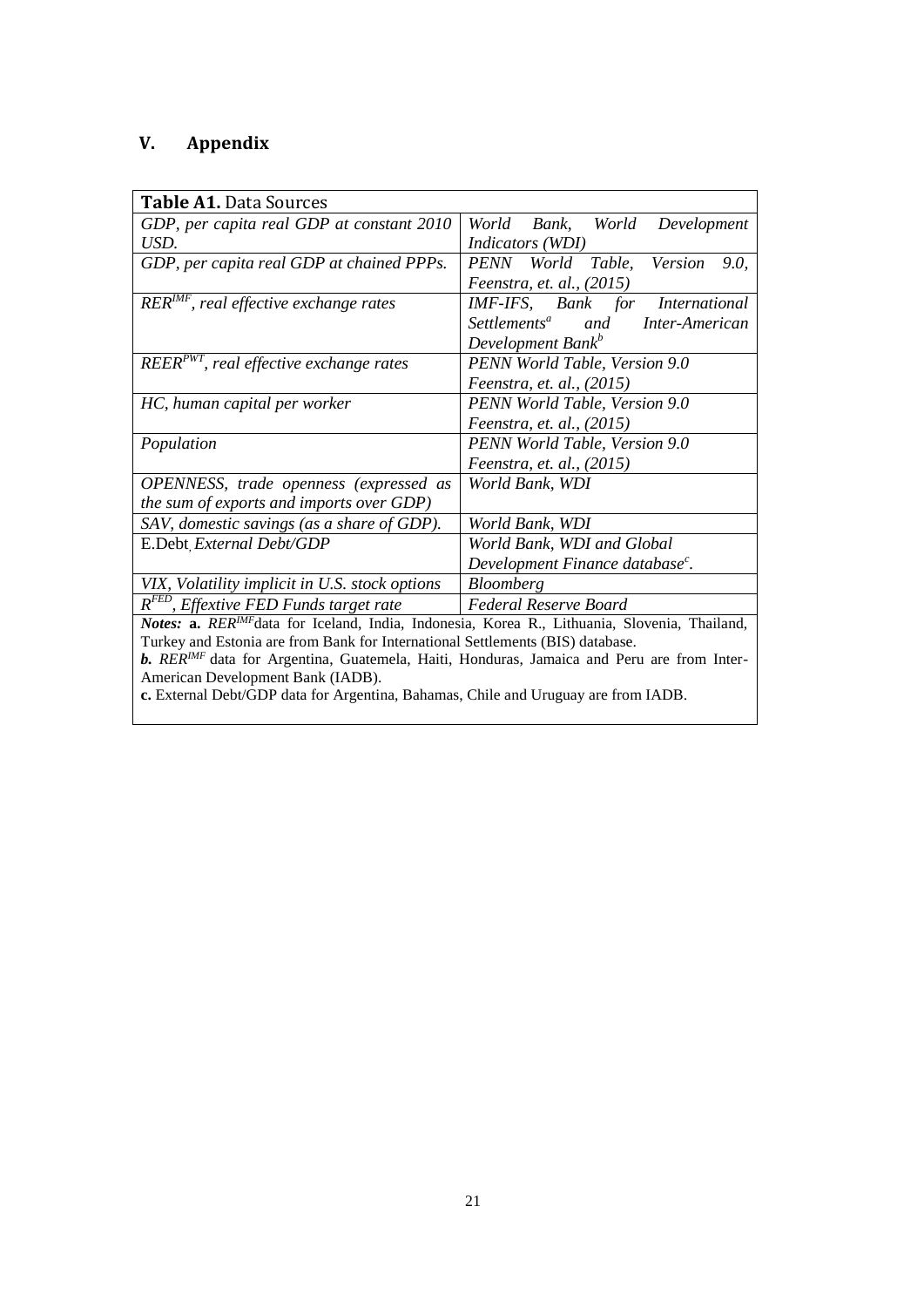| Table A2. Country List |             |                             |           |              |  |
|------------------------|-------------|-----------------------------|-----------|--------------|--|
| Advanced (AE)          |             | Developing or Emerging (DE) |           |              |  |
| Australia              | Spain       | Algeria                     | Estonia   | Nigeria      |  |
| Austria                | Sweden      | Argentina                   | Fiji      | Pakistan     |  |
| Belgium                | Switzerland | Armenia                     | Gabon     | Paraguay     |  |
| Canada                 | U. Kingdom  | <b>Bahamas</b>              | Gambia    | Peru         |  |
| Denmark                | U. States   | <b>Belize</b>               | Ghana     | Philippines  |  |
| Finland                |             | <b>Bolivia</b>              | Guatemala | Poland       |  |
| France                 |             | <b>Brazil</b>               | Guyana    | Romania      |  |
|                        |             | Bulgaria                    | Haiti     | Russian F.   |  |
| Germany                |             | Burundi                     | Honduras  | Sierra Leone |  |
| Greece                 |             | Cameroon                    | Hungary   | Slovakia     |  |
| Iceland                |             | C.African R.                | India     | Slovenia     |  |
| Israel                 |             | Chile                       | Indonesia | S. Africa    |  |
| Italy,                 |             | China                       | Iran      | Thailand     |  |
| Japan,                 |             | Colombia                    | Jamaica   | Togo         |  |
| Luxembourg             |             | Costa Rica                  | Korea R.  |              |  |
| Malta                  |             | Cote D'Ivore                | Latvia    | Tunusia      |  |
| Netherlands            |             | Croatia                     | Lesotho   | Turkey       |  |
| N. Zealand             |             | Cyprus                      | Lithuania | Uganda       |  |
| Norway                 |             | $C$ zech $R$ .              | Malawi    | Ukraine      |  |
| Portugal               |             | Dominica                    | Malaysia  | Uruguay      |  |
| Singapore              |             | Dominican R.                | Mexico    | Venezuela    |  |
|                        |             | Ecuador                     | Morocco   | Zambia       |  |
|                        |             |                             |           |              |  |